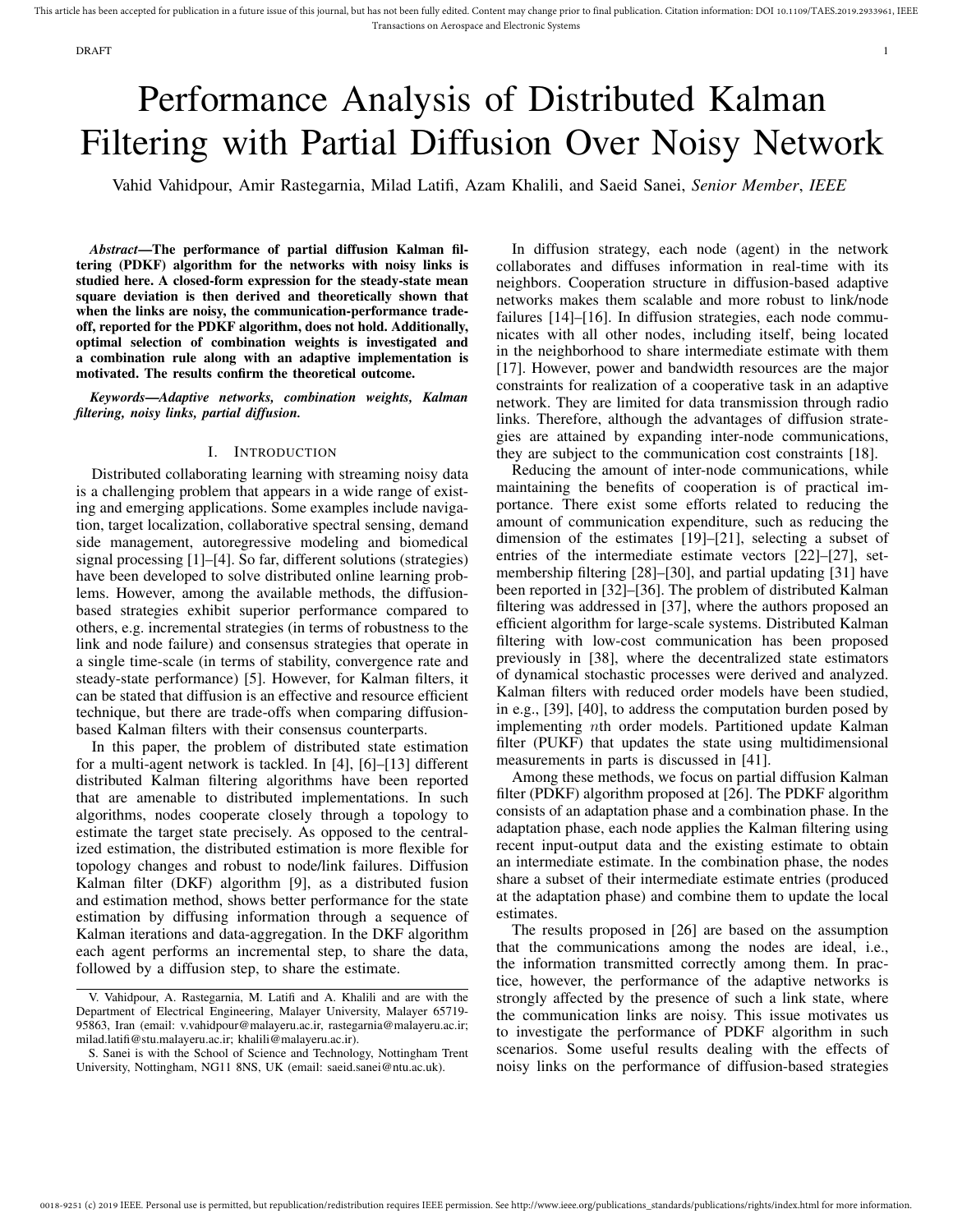DRAFT 2

behavior are presented in [14]–[16], [24], [25]. In this paper, we figure out how the noisy links affect deterioration of the network performance during the exchange of weight estimates. Among other results, our analysis provides some insights in the communication cost and estimation performance for the PDKF algorithms under non-ideal links.

In summary, our contributions in this paper are as follows:

- (i) The effect of noisy links on the mean and mean-square stability of the PDKF algorithm under certain statistical conditions is studied.
- (ii) We derive the steady-state behavior of the PDKF algorithm in terms of the MSD metric.
- (iii) It is shown theoretically that unlike the ideal case, there is no clear trade-off between the MSD performance and the communication cost. We also present the necessary simulations to support our theoretical findings.
- (iv) It is demonstrated how the combination coefficients can be adjusted efficiently throughout the learning process to simultaneously lessen the influence of exchanging information over noisy communication links.

The remainder of this paper is organized as follows. We briefly introduce the PDKF algorithm in Section II. In Section III the PDKF algorithm in the presence of noisy links is formulated. We provide our analysis in Section IV. In Section V we discuss more about the communication-performance tradeoff for the PDKF algorithm with noisy links. In section VI, an adaptive combination rule is established by an approximate solution that relies on optimizing an upper bound on the network MSD. The simulation results are presented in Section VII. Finally, we conclude in Section VIII.

We adopt small boldface letters for vectors and bold capital letters for matrices. Normal font letters denote scalars. We use subscripts to refer to the time-dependence of vector (matrix) variables, as in  $y_{k,i}$ .  $(\cdot)^T$  denotes transpose for matrices. The operator  $\{ \cdot \}$  refers to the trace of its matrix argument and vec  $\{\cdot\}$  stacks the columns of its matrix argument on top of each other. We write  $\text{diag}\{\cdot\}$  to denote a (block) diagonal matrix formed from its arguments and and  $\text{col} \{\cdot\}$  to denote a column vector formed by stacking its arguments on top of each other. Finally, we use  $\otimes$  and  $\mathbbm{1}$  to denote Kronecker product and a column vector with unity entries, respectively.

## II. BACKGROUND

## *A. System Description*

We consider a connected network with  $N$  nodes, each labeled as  $k = 1, 2, ..., N$ . Two nodes k and l are neighbors if they can exchange data with each other, i.e., they are connected by an edge. Here, the definition of neighborhood of node  $k$  refers to the case in which  $k$  itself is included, i.e.  $k \in \mathcal{N}_k$ . Each node k takes observation  $y_{k,i} \in \mathbb{R}^P$  of a common environment state  $x_i \in \mathbb{R}^M$  at time instant i with local observation matrix  $\mathbf{H}_{k,i} \in \mathbb{R}^{P \times M}$ . The state-space model for every node  $k$  is of the form:

$$
\mathbf{x}_{i+1} = \mathbf{F}_i \mathbf{x}_i + \mathbf{G}_i \mathbf{n}_i
$$
  
\n
$$
\mathbf{y}_{k,i} = \mathbf{H}_{k,i} \mathbf{x}_i + \mathbf{v}_{k,i}
$$
 (1)

## Algorithm 1 Diffusion Kalman Filter [9]

**Initialization:**  $\hat{\mathbf{x}}_{k,0|-1} = 0$  and  $\mathbf{P}_{k,0|-1} = \Pi_0$ For every time instant  $i$ , every node  $k$  computes Step1: Incremental Update  $\boldsymbol{\psi}_{k,i} \leftarrow \hat{\mathbf{x}}_{k,i|i-1}$  $\mathbf{P}_{k,i} \leftarrow \mathbf{P}_{k,i|i-1}$ for  $l \in \mathcal{N}_k$  do  $\mathbf{R}_{e,i} \leftarrow \mathbf{R}_{l,i} + \mathbf{H}_{l,i}\mathbf{P}_{k,i}\mathbf{H}_{l,i}^T$ 

$$
\Psi_{k,i} \leftarrow \Psi_{k,i} + \mathbf{P}_{k,i} \mathbf{H}_{l,i}^T \mathbf{R}_{e,i}^{-1} [\mathbf{y}_{l,i} - \mathbf{H}_{l,i} \boldsymbol{\psi}_{k,i}]
$$
\n
$$
\mathbf{P}_{k,i} \leftarrow \mathbf{P}_{k,i} - \mathbf{P}_{k,i} \mathbf{H}_{l,i}^T \mathbf{R}_{e,i}^{-1} [\mathbf{y}_{l,i} - \mathbf{H}_{l,i} \boldsymbol{\psi}_{k,i}]
$$
\n
$$
(2)
$$

end for

Step2: Diffusion Update

$$
\hat{\mathbf{x}}_{k,i|i} \leftarrow \sum_{l \in \mathcal{N}_k} c_{lk} \boldsymbol{\psi}_{l,i}
$$
\n
$$
\mathbf{P}_{k,i|i} \leftarrow \mathbf{P}_{k,i}
$$
\n
$$
\hat{\mathbf{x}}_{k,i+1|i} = \mathbf{F}_i \hat{\mathbf{x}}_{k,i|i}
$$
\n
$$
\mathbf{P}_{k,i+1|i} = \mathbf{F}_i \mathbf{P}_{k,i|i} \mathbf{F}_i^T + \mathbf{G}_i \mathbf{Q}_i \mathbf{G}_i^T
$$
\n(3)

where  $\mathbf{F}_i \in \mathbb{R}^{M \times M}$ ,  $\mathbf{G}_i \in \mathbb{R}^{M \times M}$ ,  $\mathbf{n}_i \in \mathbb{R}^M$ , and  $\mathbf{v}_{k,i} \in \mathbb{R}^P$ denote the model matrix, the state noise matrix, the state noise vector, and the observation noise vector of agent  $k$  at time  $i$ , respectively. Now, we can make the following assumptions for the state-space model represented by (1):

## Assumption 1.

*(i)* (Gaussian processes). The measurement noise,  $v_{k,i}$ , the *state noise,*  $n_i$ *, and the initial state of the system,*  $x_0$ *, are Gaussian distributed sequences, with*

$$
\mathbf{v}_{k,i} \sim \mathcal{N}(0,\mathbf{R}_{k,i}), \mathbf{n}_i \sim \mathcal{N}(0,\mathbf{Q}_i), \mathbf{x}_0 \sim \mathcal{N}(0,\mathbf{\Pi}_0),
$$

 $where \ \mathbf{R}_{k,i} \in \mathbb{R}^{P \times P}, \ \mathbf{Q}_i \in \mathbb{R}^{M \times M}, \ and \ \mathbf{\Pi}_0 \in \mathbb{R}^{M \times M}$ *are the corresponding covariance matrices. The measurement noise covariance matrix*  $\mathbf{R}_i$  *of the global noise vector*  $\mathbf{v}_i = \text{col}\{\mathbf{v}_{1,i}, \dots, \mathbf{v}_{N,i}\}\$ is block-diagonal matrix, *i.e.*,  $\mathbf{R}_i = \text{diag} \{ \mathbf{R}_{1,i}, \dots, \mathbf{R}_{N,i} \}$  *and positive definite,*  $i.e., \mathbf{R}_i > 0$ 

*(ii) (Uncorrelated sequences). The measurement noise, the* state noise, and the initial state:  $\{v_i, n_i, x_0\}$  are uncor*related random vector sequences.*

# *B. Diffusion Kalman Filtering Algorithm*

For every node in the network the objective is to estimate the state vector  $x_i \in \mathbb{R}^M$  by exploiting its cooperation with the other nodes. As we mentioned earlier, the DKF algorithm is an effective tool for performing network-wide distributed Kalman filtering problem. The DKF algorithm in its time-andmeasurement update form is given in Algorithm 1. Before proceeding further, we define  $\hat{\mathbf{x}}_{k,i|j}$  as the local estimator of  $x_i$  that node k computes at time i based on the local observations and information up to and including time  $j$ . Then, the DKF algorithm starts with  $\hat{\mathbf{x}}_{k,0|{-}1} = \mathbf{0}$  and  $\mathbf{P}_{k,0|{-}1} = \Pi_0$ , where  $P_{k,0|-1} \in \mathbb{R}^{M \times M}$ . The algorithm consists of two steps, namely the *incremental update* and *diffusion update*. In the incremental update step, first the nodes exchange local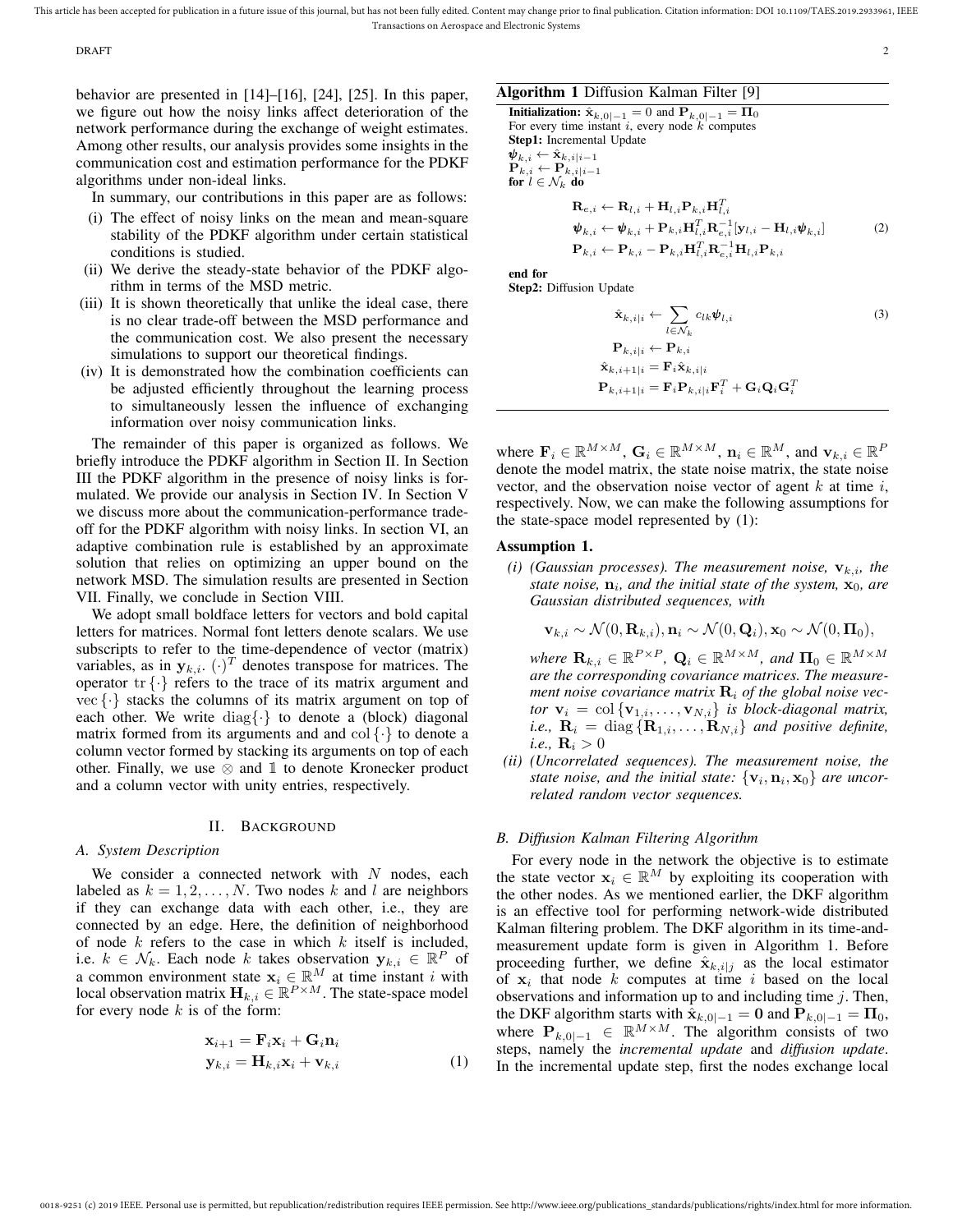$\Delta$ DRAFT  $\Delta$  3

data  $\{y_{k,i}, H_{k,i}, R_{k,i}\}\$  with their neighbors and at every time instant *i* compute  $\psi_{k,i} \leftarrow \hat{\mathbf{x}}_{k,i|i-1}$  and  $\mathbf{P}_{k,i} \leftarrow \mathbf{P}_{k,i|i-1}$ . Then, each node performs KF with the available data to obtain the intermediate estimates  $\psi_{k,i}$  as given by (2).

The symbol  $\leftarrow$  denotes a sequential assignment. In the diffusion step, the nodes share intermediate estimates  $\psi_{k,i}$ and use (3) to compute a convex combination of intermediate estimates and obtain the local estimate  $\hat{\mathbf{x}}_{k,i|i}$ . The scalars  ${c_{lk}}$  denote nonnegative convex combination coefficients that satisfy the following conditions:

$$
\sum_{l=1}^{N} c_{lk} = 1, \quad c_{lk} = 0 \text{ if } l \notin \mathcal{N}_k, \ \forall l, k \tag{4}
$$

The coefficients  ${c_{lk}}$  are free weighting parameters and their selection influences the algorithm performance. If all the coefficients are combined in an  $N \times N$  matrix  $\mathbf{C} \triangleq \{c_{lk}\},\$ named combination matrix, the condition above conveys that all the columns of C add up to unity, i.e.,  $\mathbb{1}^T \mathbf{C} = \mathbb{1}^T$ , where 1 denotes an  $N \times 1$  vector with unit entries. This means that C is left stochastic matrix, i.e., the magnitudes of its eigenvalues are bounded by one.

## *C. Partial Diffusion Kalman Filtering*

The PDKF algorithm proposed in [26] is shown by Algorithm 2. For every agent  $k$ , the objective of PDKF implementation is to recursively estimate the unknown state  $x_i \in \mathbb{R}^M$ , while sharing a subset of its intermediate estimate vector with its neighbors  $l \in \mathcal{N}_k$ . To further reduce the communication costs in PDKF algorithm, the nodes do not share their local information  $\{y_{k,i}, H_{k,i}, R_{k,i}\}$ . Therefore, this algorithm particularly depends on communication of chosen entries of  $\psi_{k,i}$ .

To reduce the communication burden (by means of reducing the internode communications) every node  $k$  at any time instant  $i$  is allowed to select and propagate a subset of its intermediate state estimate vector (say L out of  $M, 0 \leq L \leq M$ , entries). In the partial diffusion algorithm, at time instant  $i$  the nodes need to know which elements of their neighbors intermediate estimates have diffused. Consequently, the address, i.e., position in the vector of communicated elements should be transmitted as well. In the next section, we present two partial diffusion schemes that bias the need for addressing. The selecting and scattering task can be realized by a diagonal selection matrix,  $\mathbf{T}_{k,i} \in \mathbb{R}^{M \times M}$  which has L ones and  $M - L$  zeros on its diagonal. The positions of the ones determine which entries of the intermediate state estimate of node  $k$  are selected to be diffused at time i. It is obvious that multiplication of  $\psi_{k,i}$  by  $T_{k,i}$  gives a vector whose non-selected entries (determined by  $T_{k,i}$ ) are zero.

# Remark 1. *Note that in practice* L *is fixed and pre-specified by the designer [22].*

At every time instant  $i$ , the agents run Kalman filtering algorithm for diffusion step and communicate to their neighbors the intermediate estimate for aggregation step. Equation (6) is utilized to aggregate the partially received intermediate

# Algorithm 2 Partial Diffusion Kalman Filter [26]

**Initialization:**  $\hat{\mathbf{x}}_{k,0|-1} = 0$  and  $\mathbf{P}_{k,0|-1} = \Pi_0$ For  $i \geq 0$ , every node k computes

Step1: Adaptation phase  $\mathbf{P}_{k,i} \leftarrow \mathbf{P}_{k,i|i-1}$ 

$$
\mathbf{R}_{e,i} \leftarrow \mathbf{R}_{k,i} + \mathbf{H}_{k,i} \mathbf{P}_{k,i} \mathbf{H}_{k,i}^T \n\boldsymbol{\psi}_{k,i} \leftarrow \hat{\mathbf{x}}_{k,i|i-1} + \mathbf{P}_{k,i} \mathbf{H}_{k,i}^T \mathbf{R}_{e,i}^{-1} [\mathbf{y}_{k,i} - \mathbf{H}_{k,i} \hat{\mathbf{x}}_{k,i|i-1}] \tag{5}
$$
\n
$$
\mathbf{P}_{k,i} \leftarrow \mathbf{P}_{k,i} - \mathbf{P}_{k,i} \mathbf{H}_{k,i}^T \mathbf{R}_{e,i}^{-1} \mathbf{H}_{k,i} \mathbf{P}_{k,i}
$$

Step2: Combination Phase

$$
\hat{\mathbf{x}}_{k,i|i} = \boldsymbol{\psi}_{k,i} + \sum_{l \in \mathcal{N}_k / \{k\}} c_{lk} \mathbf{T}_{l,i}(\boldsymbol{\psi}_{l,i} - \boldsymbol{\psi}_{k,i})
$$
(6)  

$$
\mathbf{P}_{k,i|i} \leftarrow \mathbf{P}_{k,i}
$$
  

$$
\hat{\mathbf{x}}_{k,i+1|i} = \mathbf{F}_i \hat{\mathbf{x}}_{k,i|i}
$$
  

$$
\mathbf{P}_{k,i+1|i} = \mathbf{F}_i \mathbf{P}_{k,i|i} \mathbf{F}_i^T + \mathbf{G}_i \mathbf{Q}_i \mathbf{G}_i^T
$$

estimates. The combination coefficients  ${c_{lk}}$  in (6) are the same as those in (4).

From equation (6), it is obvious that the unavailable elements are replaced by their equivalent ones in each node's own intermediate estimate vector.

## III. THE PDKF WITH ADDITIVE NOISE

In this paper, we investigate the performance of PDKF algorithm in a more realistic condition, when the data exchanges are corrupted by additive noise. This will be developed further in a later section which describes the performance analysis both in mean and mean-square senses. Doing so, we model the noisy data received by node  $k$  from its neighbor  $l$  as follows:

$$
\mathbf{\psi}_{lk,i} = \mathbf{\psi}_{l,i} + \mathbf{w}_{lk,i} \tag{7}
$$

where  $w_{lk,i}$   $(M \times 1)$  is the noise vector that perturbs the exchanged data over the link  $lk$ . The subscript  $lk$  is used to designate node  $l$  as the source and node  $k$  as the sink.

To proceed further, we start by imposing the assumptions on the link noise as follows.

## Assumption 2.

*(i) (Independent Noise Sequence). The additive noises*  $\{ {\bf w}_{lk,i} \}_{1 \leq l,k \leq N, i \geq 0} \in \mathbb{R}^M$  are temporally white and *spatially independent random processes with zero mean* and variances  $\sigma_{w, lk}^2$  so that

$$
\mathbb{E}[\mathbf{w}_{lk,i}] = 0, \quad \forall 1 \le l, k \le N, \quad i \ge 0,
$$
  

$$
\mathbb{E}[\mathbf{w}_{lk,i}\mathbf{w}_{lk,i}^T] = \mathbf{Z}_{lk} = \sigma_{w,lk}^2 \mathbf{I}_M
$$

*(ii) (Independent Sequences). The link noise processes are* independent of noise and state sequences  $\{v_i, n_i, x_i\}$ .

Thus, using the perturbed data (7), the PDKF algorithm with imperfect exchange can be described by (5) as its adaptation phase and the following equation as its combination phase:

$$
\hat{\mathbf{x}}_{k,i|i} = \boldsymbol{\psi}_{k,i} + \sum_{l \in \mathcal{N}_k / \{k\}} c_{lk} \mathbf{T}_{l,i} (\boldsymbol{\psi}_{lk,i} - \boldsymbol{\psi}_{k,i}) \tag{8}
$$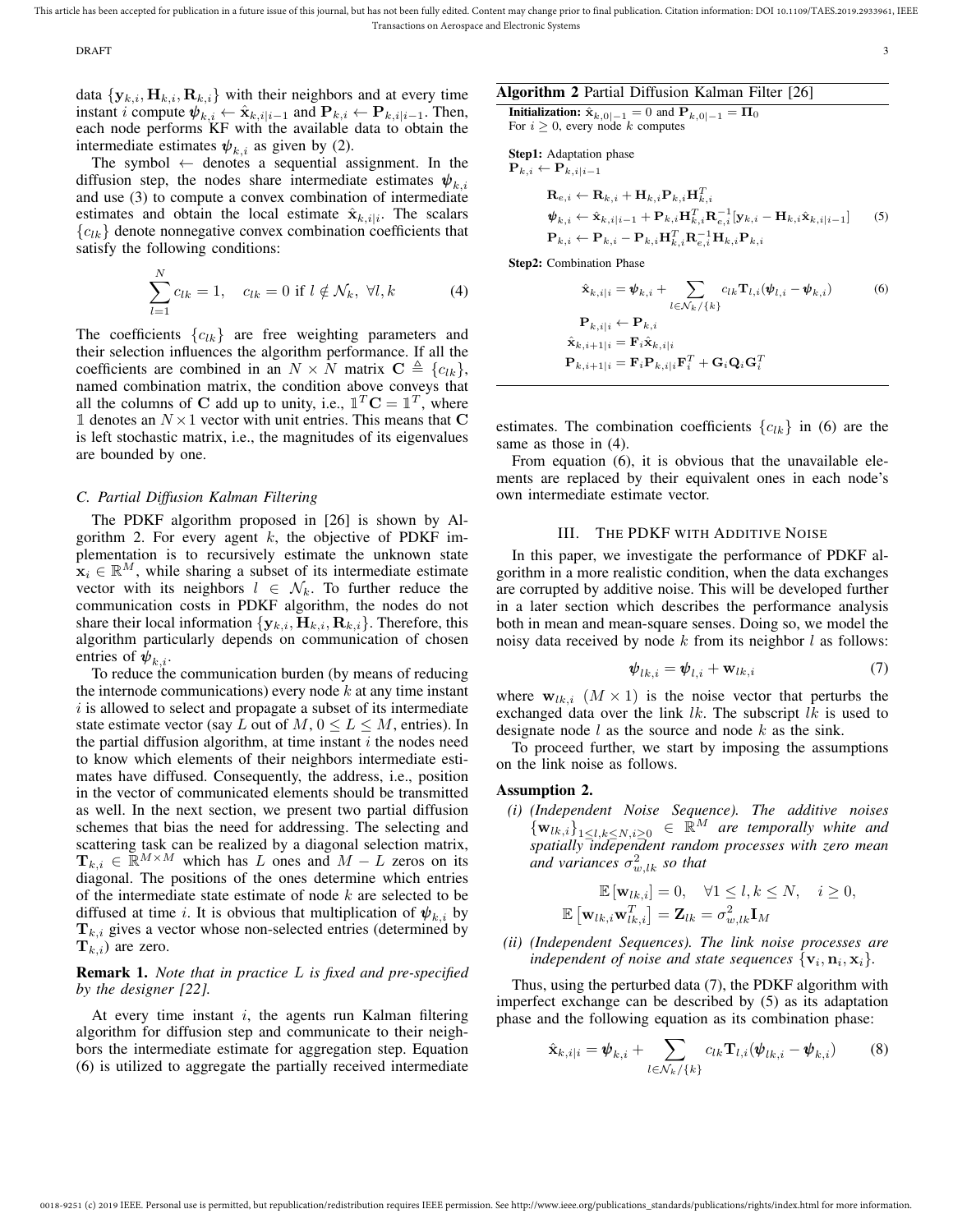DRAFT 4



Fig. 1. Partial diffusion Kalman filter update at node  $k$  and time  $i$ .

This process is also demonstrated schematically in Fig. 1. Equation (8) can be written as:

$$
\hat{\mathbf{x}}_{k,i|i} = \boldsymbol{\psi}_{k,i} + \sum_{l \in \mathcal{N}_k / \{k\}} c_{lk} \mathbf{T}_{l,i}(\boldsymbol{\psi}_{l,i} - \boldsymbol{\psi}_{k,i}) + \mathbf{w}_{k,i} \qquad (9)
$$

where in (9),  $\mathbf{w}_{k,i} \in \mathbb{R}^M$  denotes the aggregate link noise signal given by:

$$
\mathbf{w}_{k,i} = \sum_{l \in \mathcal{N}_k / \{k\}} c_{lk} \mathbf{T}_{l,i} \mathbf{w}_{lk,i}
$$
(10)

This noise term represents the total impact on agent  $k$  of all the selected exchange noises from its neighbors while exchanging the estimates  $\{\psi_{l,i}, l \in \mathcal{N}_k/\{k\}\}\$  during the aggregation phase.  $w_{k,i}$  is zero mean with covariance matrix of  $Z_k$ .

# *A. Entry Selection Methods*

To reduce the internode communications, it is permitted to transmit  $L$ -subset of a set on  $M$  elements containing exactly L elements of the intermediate estimate vectors from each node  $k$  at each iteration  $i$ . Doing so, we employ two different schemes called coordinated and uncoordinated partial diffusion, presented in [23]. These schemes need less memory and are significantly easier to implement in comparison with the schemes proposed in [22], called sequential and stochastic partial diffusion. Let us define  $M \times M$  the entry-selection matrix of node  $k$  at time instant  $i$  as

$$
\mathbf{T}_{k,i} = \text{diag}\left\{t_{1k,i}, t_{2k,i}, \ldots, t_{Mk,i}\right\}
$$

and update it via a circular shift as

$$
\mathbf{T}_{k,i} = \mathbf{U}_M \mathbf{T}_{k,i-1} \mathbf{U}_M^T
$$
  
= diag {t\_{Mk,i-1}, t\_{1k,i-1}, \dots, t\_{(M-1)k,i-1}}

where  $U_M$  is an  $M \times M$  lower shift matrix with ones below the main diagonal and zeros elsewhere. The initial entry-selection matrix of node k,  $\mathbf{T}_{k,1}$  has L ones and  $M - L$  zeros on its main diagonal. As mentioned earlier, the ones on the diagonal of  $T_{k,i}$  indicate the selected entries of local estimate at node k for the transmission at iteration i. Again,  $\psi_{k,i}$  by  $\mathbf{T}_{k,i}$  that has L ones and  $M - L$  zeros on its diagonal replaces its nonselected entries with zero.

Remark 2. *The transmission probability for every entry at any node* k *is*

$$
\rho = \frac{L}{M}
$$

*This implies that each entry is communicated* L *times within each* M *consecutive iteration.*

If all nodes utilize the same initial entry-selection matrices, i.e.,

$$
\mathbf{T}_{1,1}=\mathbf{T}_{2,1}=\ldots=\mathbf{T}_{N,1}
$$

the partial diffusion scheme is named *coordinated* scheme. On the other hand, different initial entry-selection matrices for every node leads to *uncoordinated* partial diffusion scheme. We do this because the nodes need to know which entries of their neighbors intermediate estimates have been transmitted at each iteration. These schemes bypass the need for any addressing procedure.

# IV. PERFORMANCE ANALYSIS

In this section, we examine the performance of the PDKF algorithm in terms of mean and mean-square senses considering both coordinated and uncoordinated partial diffusion schemes. We also provide an expression for its steady-state MSD. For every node  $k$ , the MSD metric is defined as follows:

$$
\text{MSD}_{k,i} = \mathbb{E}\left[\|\mathbf{x}_i - \hat{\mathbf{x}}_{k,i|i}\|^2\right] \tag{11}
$$

In the analysis, we need to consider the fact that the input data is stochastic in nature and utilize the energy conservation argument to analyze the stability of algorithms in mean and mean square senses.

## *A. Network Update Equation*

To proceed with the analysis, we derive the network update equation in the following section. Let  $\tilde{\psi}_{k,i} = \mathbf{x}_i - \psi_{k,i}$ denote the estimation error at the end of adaptation phase and  $\tilde{\mathbf{x}}_{k,i|i-1} = \mathbf{x}_i - \hat{\mathbf{x}}_{k,i|i-1}$  denote the estimation error at node k at the end of aggregation phase. Subtracting  $(5)$  from  $x_i$  and using model (1) gives

$$
\tilde{\Psi}_{k,i} = \tilde{\mathbf{x}}_{k,i|i-1} - \mathbf{P}_{k,i|i-1} \mathbf{H}_{k,i}^T \mathbf{R}_{e,i}^{-1} (\mathbf{H}_{k,i} \tilde{\mathbf{x}}_{k,i|i-1} + \mathbf{v}_{k,i}) \n= (\mathbf{I}_M - \mathbf{P}_{k,i|i-1} \mathbf{H}_{k,i}^T \mathbf{R}_{e,i}^{-1} \mathbf{H}_{k,i}) \tilde{\mathbf{x}}_{k,i|i-1} \n- \mathbf{P}_{k,i|i-1} \mathbf{H}_{k,i}^T \mathbf{R}_{e,i}^{-1} \mathbf{v}_{k,i}
$$
\n(12)

Using the matrix inversion lemma (see appendix A for details), we obtain  $\mathbf{P}_{k,i} \mathbf{H}_{k,i}^T \mathbf{R}_{k,i}^{-1} = \mathbf{P}_{k,i|i-1} \mathbf{H}_{k,i}^T \mathbf{R}_{e,i}^{-1}$  and conclude

$$
\tilde{\boldsymbol{\psi}}_{k,i} = (\mathbf{I}_M - \mathbf{P}_{k,i} \mathbf{S}_{k,i}) \tilde{\mathbf{x}}_{k,i|i-1} - \mathbf{P}_{k,i} \mathbf{H}_{k,i}^T \mathbf{R}_{k,i}^{-1} \mathbf{v}_{k,i} \quad (13)
$$

where  $\mathbf{S}_{k,i} \triangleq \mathbf{H}_{k,i}^T \mathbf{R}_{k,i}^{-1} \mathbf{H}_{k,i}$ . Using the state-space model (1) we have

$$
\widetilde{\mathbf{x}}_{k,i|i-1} = \mathbf{F}_{i-1}\widetilde{\mathbf{x}}_{k,i-1|i-1} + \mathbf{G}_{i-1}\mathbf{n}_{i-1} \tag{14}
$$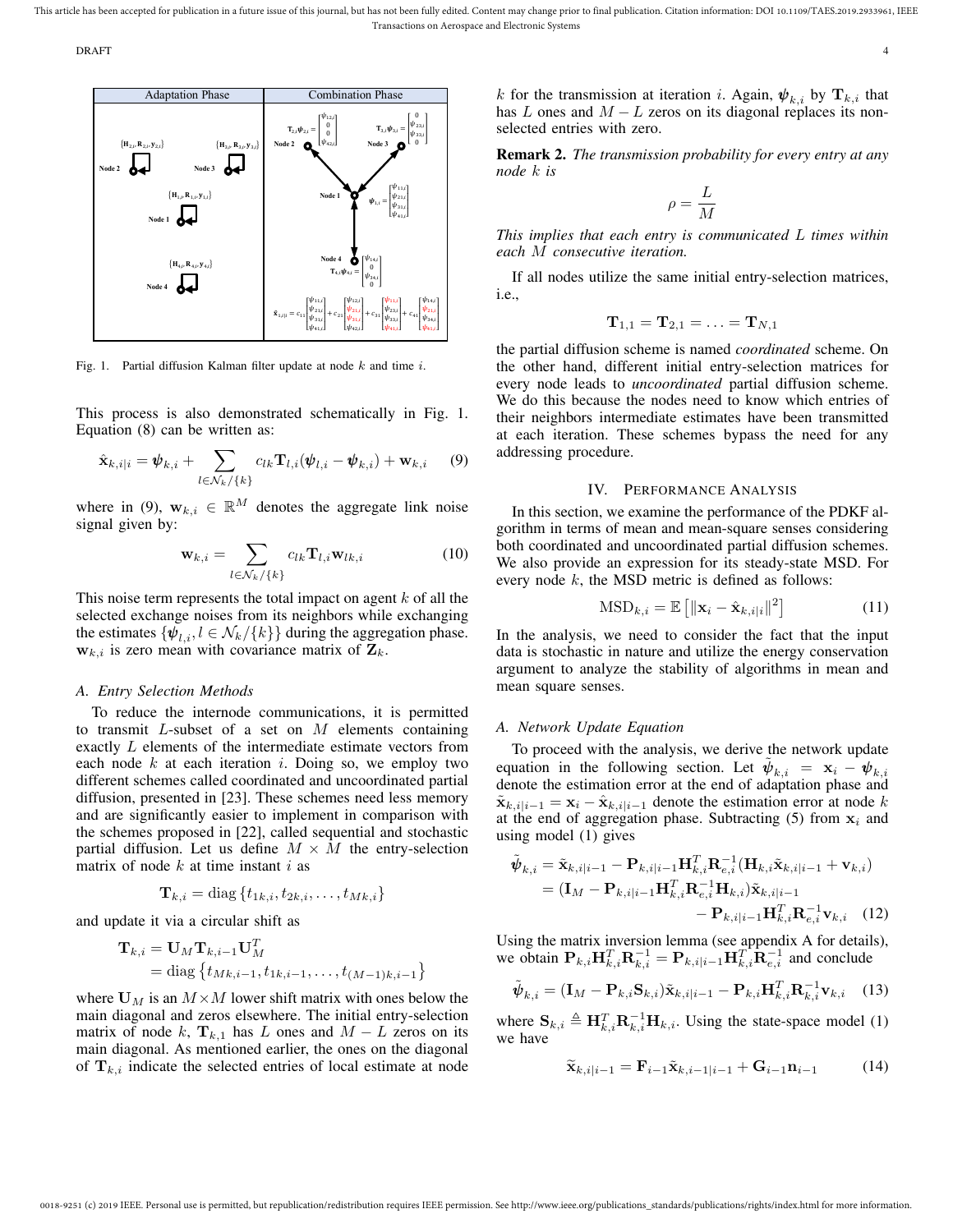order that the contract of the contract of the contract of the contract of the contract of the contract of the contract of the contract of the contract of the contract of the contract of the contract of the contract of the

Substituting (14) into (13) gives

$$
\widetilde{\psi}_{k,i} = (\mathbf{I}_M - \mathbf{P}_{k,i} \mathbf{S}_{k,i}) \mathbf{F}_{i-1} \widetilde{\mathbf{x}}_{k,i-1|i-1} \n+ (\mathbf{I}_M - \mathbf{P}_{k,i} \mathbf{S}_{k,i}) \mathbf{G}_{i-1} \mathbf{n}_{i-1} - \mathbf{P}_{k,i} \mathbf{H}_{k,i}^T \mathbf{R}_{k,i}^{-1} \mathbf{v}_{k,i}
$$
\n(15)

To derive the network update equation, we define the augmented state-error vectors  $\mathcal{X}_{i|i}$  and  $\Psi_i$ , measurement noise vector  $v_i$ , the aggregate link noise signals  $w_i$  and blockdiagonal matrices  $\mathcal{H}_i$ ,  $\mathcal{P}_{i|i}$ ,  $\mathcal{S}_i$  and  $\mathcal{B}_i$  as follows

$$
\widetilde{\mathbf{\mathcal{X}}}_{i|i} = \text{col}\left\{\widetilde{\mathbf{x}}_{1,i|i}, \widetilde{\mathbf{x}}_{2,i|i}, \ldots, \widetilde{\mathbf{x}}_{N,i|i}\right\} \n\widetilde{\Psi}_i = \text{col}\left\{\widetilde{\boldsymbol{\psi}}_{1,i}, \widetilde{\boldsymbol{\psi}}_{2,i}, \ldots, \widetilde{\boldsymbol{\psi}}_{N,i}\right\} \n\mathbf{v}_i = \text{col}\left\{\mathbf{v}_{1,i}, \ldots, \mathbf{v}_{N,i}\right\} \n\mathbf{w}_i = \text{col}\left\{\mathbf{w}_{1,i}, \ldots, \mathbf{w}_{N,i}\right\} \n\mathbf{\mathcal{H}}_i = \text{diag}\left\{\mathbf{H}_{1,i}, \mathbf{H}_{2,i}, \ldots, \mathbf{H}_{N,i}\right\} \n\mathbf{\mathcal{P}}_i = \text{diag}\left\{\mathbf{P}_{1,i}, \mathbf{P}_{2,i}, \ldots, \mathbf{P}_{N,i}\right\} \n\mathbf{\mathcal{S}}_i = \text{diag}\left\{\mathbf{S}_{1,i}, \mathbf{S}_{2,i}, \ldots, \mathbf{S}_{N,i}\right\} \n\mathbf{\mathcal{B}}_i = \begin{bmatrix} \mathbf{B}_{1,1,i} & \cdots & \mathbf{B}_{1,N,i} \\ \vdots & \ddots & \vdots \\ \mathbf{B}_{N,1,i} & \cdots & \mathbf{B}_{N,N,i} \end{bmatrix}.
$$

where

$$
\mathbf{B}_{p,q,i} = \begin{cases} \mathbf{I}_M - \sum_{l \in \mathcal{N}_p \setminus \{p\}} c_{lp} \mathbf{T}_{l,i} & \text{if } p = q \\ c_{qp} \mathbf{T}_{q,i} & \text{if } q \in \mathcal{N}_p / \{p\} \\ \mathbf{O}_M & \text{otherwise} \end{cases}
$$

Using the above definitions, we can express (9) and (15) in a global form that captures the evolution of entire network:

$$
\widetilde{\mathbf{\mathcal{X}}}_{i|i} = \mathbf{\mathcal{B}}_i \widetilde{\mathbf{\Psi}}_i - \mathbf{w}_i \tag{16}
$$

$$
\tilde{\Psi}_{i} = (\mathbf{I}_{MN} - \mathcal{P}_{i} \mathcal{S}_{i}) [(\mathbf{I}_{N} \otimes \mathbf{F}_{i-1}) \tilde{\mathcal{X}}_{i-1|i-1} \n+ (\mathbf{I}_{N} \otimes \mathbf{G}_{i-1}) (\mathbb{1} \otimes \mathbf{n}_{i-1})] - \mathcal{P}_{i} \mathcal{H}_{i}^{T} \mathbf{R}_{i}^{-1} \mathbf{v}_{i} \quad (17)
$$

Equation (17) can be rewritten in a more compact form as

$$
\widetilde{\Psi}_i = \mathcal{F}_i \widetilde{\mathcal{X}}_{i-1|i-1} + \mathcal{G}_i \left( \mathbb{1} \otimes \mathbf{n}_{i-1} \right) - \mathcal{D}_i \mathbf{v}_i \qquad (18)
$$

where

$$
\begin{aligned} \boldsymbol{\mathcal{F}}_{i} &= \left(\mathbf{I}_{MN} - \boldsymbol{\mathcal{P}}_{i} \boldsymbol{\mathcal{S}}_{i}\right) \left(\mathbf{I}_{N} \otimes \mathbf{F}_{i-1}\right) \\ \boldsymbol{\mathcal{G}}_{i} &= \left(\mathbf{I}_{MN} - \boldsymbol{\mathcal{P}}_{i} \boldsymbol{\mathcal{S}}_{i}\right) \left(\mathbf{I}_{N} \otimes \mathbf{G}_{i-1}\right) \\ \boldsymbol{\mathcal{D}}_{i} &= \boldsymbol{\mathcal{P}}_{i} \boldsymbol{\mathcal{H}}_{i}^{T} \mathbf{R}_{i}^{-1} \end{aligned}
$$

Substituting (18) into (16) gives the following recursion for the update of the network state-error vectors:

$$
\widetilde{\mathcal{X}}_{i|i} = \mathcal{B}_i \mathcal{F}_i \widetilde{\mathcal{X}}_{i-1|i-1} + \mathcal{B}_i \mathcal{G}_i (1 \otimes \mathbf{n}_{i-1}) -\mathcal{B}_i \mathcal{D}_i \mathbf{v}_i - \mathbf{w}_i
$$
\n(19)

Equation (19) shows how the network weight error vector  $\mathcal{X}_{i|i}$ evolves in time. In the sequel, we will use this recursive equation to investigate the convergence and steady-state behavior of PDKF algorithm with noisy links.

In order to analyze the mean-square steady-state performance, we introduce the following assumptions:

## Assumption 3.

- *(i) (Time Dependency). The matrices* F*,* G*,* H*,* R *and* Q *described in model* (1) *are time invariant.*
- *(ii)* (Stability) we assume that matrix  $\mathcal{F} = \lim_{i \to \infty} \mathcal{F}_i$  is *stable, i.e., its eigenvalues locate inside the unit disc.*
- *(iii) (Ergodicity). The matrices*  $\{F, H_k\}$  *are detectable for every* k and  $\{F, GQ^{\frac{1}{2}}\}$  *is stabilizable [26].*

Under *Assumption* 3-(iii),  $\mathbf{P}_{k,i|i-1}$  converges to  $\mathbf{P}_k^-$  and  ${\bf P}_{k,i|i}$  converges to  ${\bf P}_k$ , for all k. Under these assumptions, the matrices  $\mathcal{F}_i$ ,  $\mathcal{G}_i$  and  $\mathcal{D}_i$  also converge in steady-state, and their steady-state values are given by

$$
\mathcal{P} \triangleq \lim_{i \to \infty} \mathcal{P}_i = \text{diag} \left\{ \mathbf{P}_1, \dots, \mathbf{P}_N \right\}
$$
\n
$$
\mathcal{P}^{-} \triangleq \lim_{i \to \infty} \mathcal{P}_{i-1} = \text{diag} \left\{ \mathbf{P}_1^{-}, \dots, \mathbf{P}_N^{-} \right\}
$$
\n
$$
\mathcal{F} \triangleq \lim_{i \to \infty} \mathcal{F}_i = \left( \mathbf{I}_{MN} - \mathcal{PS} \right) \left( \mathbf{I}_N \otimes \mathbf{F} \right)
$$
\n
$$
\mathcal{G} \triangleq \lim_{i \to \infty} \mathcal{G}_i = \left( \mathbf{I}_{MN} - \mathcal{PS} \right) \left( \mathbf{I}_N \otimes \mathbf{G} \right)
$$
\n
$$
\mathcal{D} \triangleq \lim_{i \to \infty} \mathcal{D}_i = \mathcal{PH}^T \mathbf{R}^{-1}
$$

where S and H are used instead of  $S_i$  and  $H_i$  since these matrices are now time-invariant.

## *B. Mean Performance*

Proposition 1 summarizes the mean performance of the PDKF algorithm over a network with noisy links.

Proposition 1. *Under Assumptions* (1)*-*(2) *the PDKF algorithm over a network with noisy links is convergent in the mean sense and asymptotically unbiased.*

*Proof:* In view of *Assumptions* (1) and (2), we can find that after tacking the expectation on both sides of (19), the mean error vector evolves according to the following recursion

$$
\mathbb{E}\left[\widetilde{\mathcal{X}}_{i|i}\right] = \mathcal{MF}_{i}\mathbb{E}\left[\widetilde{\mathcal{X}}_{i-1|i-1}\right]
$$
 (20)

where  $\mathcal{M} = \mathbb{E} [\mathcal{B}_i]$ . To guarantee the convergence of (20), the coefficient matrix  $\mathcal{MF}_i$  must be stable. As stated in Appendix A of [23], all entries of  $\mathcal{M} = \mathbb{E} [\mathcal{B}_i]$  are real non-negative and each of the rows sums to unity, i.e.,  $\mathcal{M} \mathbb{1} = \mathbb{1}$ . This implies that M is a *right-stochastic* matrix. The Perron-Frobenius theorem ensures that the spectral radius (the eigenvalue with the largest absolute value) of a stochastic matrix is equal to one [42]. Therefore, as  $i \to \infty$ , the mean stability and asymptotic unbiasedness of the algorithm is achieved if matrix  $\mathcal F$  is stable. It can be shown that the matrix  $\mathcal F$  is stable under *Assumptions* (3) (see [9], for details). Therefore, we have

$$
\lim_{i\rightarrow\infty}\mathbb{E}\left[\widetilde{\boldsymbol{\mathcal{X}}}_{i|i}\right]=\boldsymbol{\mathcal{O}}_{MN}
$$

where  $\mathcal{O}_{MN} \in \mathbb{R}^{MN}$  denotes zero vector. This means at the presence of disturbances during information exchange, the PDKF algorithm, is convergent in the mean sense and asymptotically unbiased.П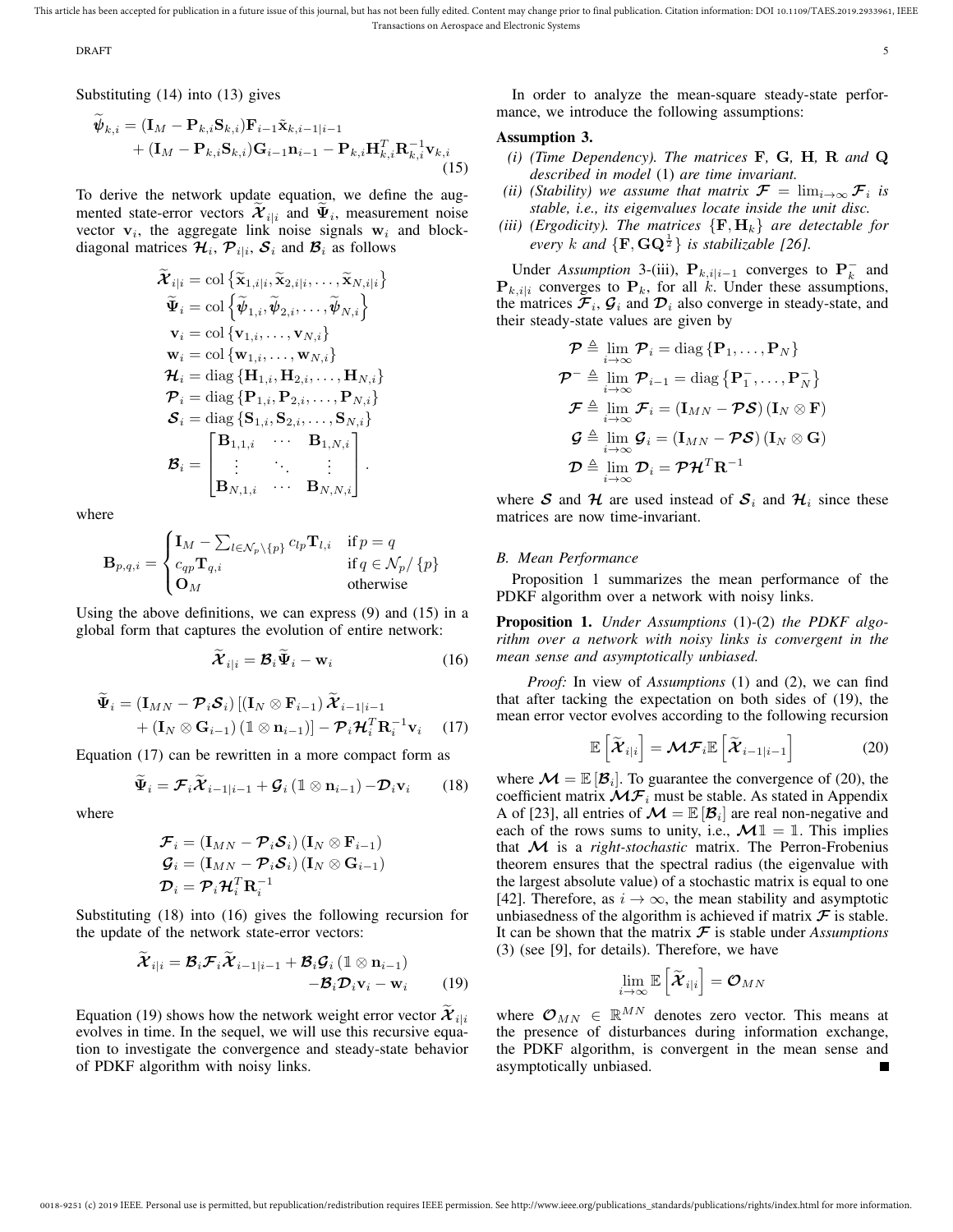#### DRAFT 6

# *C. Mean-square Performance*

Let  ${\cal P}_{\bar{\boldsymbol{\mathcal{X}}},i}=\mathbb{E}\left[\widetilde{\boldsymbol{\mathcal{X}}}_{i|i}\widetilde{\boldsymbol{\mathcal{X}}}_{i|}^T\right]$  $\begin{bmatrix} T \\ i|i \end{bmatrix}$  denote the covariance matrix of estimation errors of the PDKF algorithm,  $\mathcal{X}_{i|i}$ . From (16) and Assumptions (1) and (2) the following relation can be obtained:

$$
\mathbb{E}\left[\widetilde{\boldsymbol{\mathcal{X}}}_{i|i}\widetilde{\boldsymbol{\mathcal{X}}}_{i|i}^T\right] = \mathbb{E}\left[\boldsymbol{\mathcal{B}}_i\boldsymbol{\mathcal{F}}_i\widetilde{\boldsymbol{\mathcal{X}}}_{i-1|i-1}\widetilde{\boldsymbol{\mathcal{X}}}_{i-1|i-1}^T\boldsymbol{\mathcal{F}}_i^T\boldsymbol{\mathcal{B}}_i^T\right] + \mathbb{E}\left[\boldsymbol{\mathcal{B}}_i\boldsymbol{\mathcal{G}}_i\left(\mathbbm{1}\otimes\mathbf{n}_{i-1}\right)\left(\mathbbm{1}\otimes\mathbf{n}_{i-1}\right)^T\boldsymbol{\mathcal{G}}_i^T\boldsymbol{\mathcal{B}}_i^T\right] + \mathbb{E}\left[\boldsymbol{\mathcal{B}}_i\boldsymbol{\mathcal{D}}_i\mathbf{v}_i\mathbf{v}_i^T\boldsymbol{\mathcal{D}}_i^T\boldsymbol{\mathcal{B}}_i^T\right] + \mathbb{E}\left[\mathbf{w}_i\mathbf{w}_i^T\right] (21)
$$

Employing vectorization operator and using the properties of Kronecker product<sup>1</sup>

vec 
$$
\{\mathcal{P}_{\bar{\mathbf{X}},i}\} = \mathfrak{B}(\mathcal{F}_i \otimes \mathcal{F}_i) \text{ vec } \{\mathcal{P}_{\bar{\mathbf{X}},i-1}\}\
$$
  
+  $\mathfrak{B}\text{ vec }\{\mathcal{G}_i (\mathbb{1}\mathbb{1}^T \otimes \mathbf{Q}_{i-1}) \mathcal{G}_i^T + \mathcal{D}_i \mathbf{R}_i \mathcal{D}_i^T\}\$   
+ vec  $\{\mathbf{Z}\}$  (22)

where  $\mathbf{Z} = \mathbb{E} \left[ \mathbf{w}_i \mathbf{w}_i^T \right] = \text{diag} \left\{ \mathbf{Z}_1, \dots, \mathbf{Z}_N \right\}$ , and  $\mathbf{\mathfrak{B}} =$  $\mathbb{E}[\mathcal{B}_i \otimes \mathcal{B}_i]$ . We also use the fact that the expectation and vectorization operations commute.

Let  $\mathcal{P}_{\bar{\mathbf{X}}}$  denote the steady-state values of matrix  $\mathcal{P}_{\bar{\mathbf{X}},i}$ . We can solve (22) to obtain the steady-state covariance matrix of  $\mathcal{P}_{\bar{\mathcal{X}},i}$  (i.e.  $\mathcal{P}_{\bar{\mathcal{X}}}$ ) as:

vec 
$$
\{\mathcal{P}_{\bar{\mathcal{X}}}\} = [\mathbf{I}_{M^2 N^2} - \mathfrak{B}(\mathcal{F} \otimes \mathcal{F})]^{-1} \mathfrak{B} \text{vec } \{\mathcal{L} + \mathcal{K}\}\
$$
  
 
$$
+ [\mathbf{I}_{M^2 N^2} - \mathfrak{B}(\mathcal{F} \otimes \mathcal{F})]^{-1} \text{vec } \{\mathbf{Z}\}\
$$
(23)

where  $\mathcal{L} = \mathcal{G} (\mathbb{1} \mathbb{1}^T \otimes \mathbf{Q}) \mathcal{G}^T$  and  $\mathcal{K} = \mathcal{D} \mathbf{R} \mathcal{D}^T$ . The matrix covariance  $\mathcal{P}_{\bar{\mathcal{X}}}$  can be recovered from vec  $\{\mathcal{P}_{\bar{\mathcal{X}}}\}\.$  It is noteworthy to state that as F is stable  $[I_{M^2N^2} - \mathfrak{B}(\mathcal{F} \otimes \mathcal{F})]^{-1}$ is invertible.

The MSD at node k can be obtained by weighting  $P_{\bar{X}}$  with a single-entry block matrix,  $\mathcal{I}_{NM}^k \in \mathbb{R}^{MN \times MN}$ , with block of size  $M \times M$ , which its elements are all zeros, except block  $(k, k)$  which is an identity matrix. So, the MSD at node k can be expressed as:

$$
MSD_k = \lim_{i \to \infty} \mathbb{E} \left[ \left\| \mathbf{x}_i - \hat{\mathbf{x}}_{k,i|i} \right\|^2 \right]
$$
  
= 
$$
\lim_{i \to \infty} \mathbb{E} \left[ \tilde{\boldsymbol{\mathcal{X}}}_{i|i} \tilde{\boldsymbol{\mathcal{X}}}_{i|i}^T \boldsymbol{\mathcal{I}}_{NM}^k \right] = \text{tr} \left\{ \boldsymbol{\mathcal{P}}_{\bar{\boldsymbol{\mathcal{X}}}} \boldsymbol{\mathcal{I}}_{NM}^k \right\}
$$
 (24)

Remark 3. *In order to better clarify* (24)*, and discuss in more detail the extraction of MSD expression, we note that the kth block on the main diagonal of*  $\mathcal{P}_{\bar{\mathcal{X}}}$  *is*  $\mathbb{E} \left[ \tilde{\mathbf{x}}_{k,i|i} \tilde{\mathbf{x}}_{k,i|i}^T \right]$ . Multiplying  ${\cal P}_{\bar{\bm{\mathcal{X}}}}$  by  ${\mathcal{I}}_{NM}^k$  gives the kth block of  ${\cal P}_{\bar{\bm{\mathcal{X}}}}$ . Therefore, the trace of  $\mathcal{P}_{\bar{\mathcal{X}}} \mathcal{I}_{NM}^k$  is the steady-state variance value

$$
\begin{aligned} \left(\mathbf{X} \otimes \mathbf{Y}\right) \left(\mathbf{Z} \otimes \mathbf{W}\right) &= \left(\mathbf{XZ}\right) \otimes \left(\mathbf{YW}\right) \\ \text{vec}\left\{\mathbf{XYZ}\right\} &= \left(\mathbf{Z}^T \otimes \mathbf{X}\right) \text{vec}\left\{\mathbf{Y}\right\} \\ \text{tr}\left\{\mathbf{X}^T\mathbf{Y}\right\} &= \text{vec}^T\left\{\mathbf{X}\right\} \text{vec}\left\{\mathbf{Y}\right\} \end{aligned}
$$

 $\lim_{i\rightarrow\infty}E\|\tilde{\textbf{x}}_{k,i|i}\|^2.$  It is easy to generalize this for the network *MSD in the same way. Thus, the network steady-state MSD, expressed as the average steady-state MSD of all the agents, is*

$$
MSDnetwork = \frac{1}{N} tr \{ \mathcal{P}_{\bar{\mathcal{X}}} \}
$$
 (25)

Applying transpose to both sides of (23) and multiplying it by vec  $\{I_{MN}\}\$  yields the following relation:

$$
\operatorname{tr}\left\{ \mathcal{P}_{\bar{\mathbf{\mathcal{X}}}}\right\} = \left( \operatorname{vec}^T \left\{ \mathcal{L} + \mathcal{K} \right\} \mathbf{\mathfrak{B}}^T + \operatorname{vec}^T \left\{ \mathbf{Z} \right\} ) \right) \times \left( \mathbf{I}_{M^2 N^2} - (\mathcal{F}^T \otimes \mathcal{F}^T) \mathbf{\mathfrak{B}}^T \right)^{-1} \mathbf{h} \tag{26}
$$

where  $h = \text{vec} \left\{ I_{MN} \right\}$ . We summarize the steady-state performance of the PDKF algorithm with noisy links in the following Proposition.

Proposition 2. *Let Assumptions* (1)*-*(3) *hold. Then, for the PDKF algorithm over a network with noisy links it holds that*

$$
\lim_{i \to \infty} \frac{1}{N} \sum_{k=1}^{N} \mathbb{E} \left[ \left\| \mathbf{x}_{i} - \hat{\mathbf{x}}_{k, i | i} \right\|^{2} \right] =
$$
\n
$$
\frac{1}{N} \left( \text{vec}^{T} \left\{ \mathcal{L} + \mathcal{K} \right\} \mathbf{\mathfrak{B}}^{T} + \text{vec}^{T} \left\{ \mathbf{Z} \right\} \right) \right) \times
$$
\n
$$
\left( \mathbf{I}_{M^{2} N^{2}} - (\mathcal{F}^{T} \otimes \mathcal{F}^{T}) \mathbf{\mathfrak{B}}^{T} \right)^{-1} \mathbf{h}
$$

Now, we use recursion (22) to derive the required conditions for mean-square convergence as in the following proposition.

Proposition 3. *Under the Assumptions* (1)*-*(3)*, the recursion* (22) *is stable and convergent if and only if, the matrix*  $\mathfrak{B}\left(\mathcal{F}_{i}\otimes\mathcal{F}_{i}\right)$  *is stable.* 

*Proof:* All the entries of  $\mathfrak{B}$  are real and non-negative. Moreover, we have

$$
\begin{aligned} &\mathbf{\mathfrak{B}}\hspace{0.1em}\mathbb{1}_{M^2N^2}=\mathbb{E}\left[\mathcal{\mathcal{B}}_i\otimes\mathcal{\mathcal{B}}_i\right]\mathbb{1}_{M^2N^2} \\ &=\mathbb{E}\left[\mathcal{\mathcal{B}}_i\mathbb{1}_{MN}\otimes\mathcal{\mathcal{B}}_i\mathbb{1}_{MN}\right]=\mathbb{1}_{M^2N^2} \end{aligned}
$$

This means that the elements of each row of  $\mathfrak B$  adds up to one. Since the block matrix  $\mathfrak{B}$  is *right-stochastic* matrix, as a result of Perron-Frobenius theorem [42], it has unit spectral radius (see *Appendix B* of [23] for more details on how  $\mathfrak{B}$  rightstochastic). In steady-state, as  $i \rightarrow \infty$ , the PDKF algorithm is stable in the meas-square sense if, and only if,  $(\mathcal{F} \otimes \mathcal{F})$  is stable. Moreover, the eigenvalues of  $A \otimes A$  are square of the eigenvalues of A [43]. Therefore, the stability of  $(\mathcal{F} \otimes \mathcal{F})$  has the same conditions as the stability of  $\mathcal F$ . this means that, as  $\mathcal F$  is stable (see [9], for details) then, the partial diffusion KF algorithm under imperfect information exchange is convergent and stable in mean-square sense, and the steady-state network MSD is given by (25).

# V. DETAILED DISCUSSION ON THE COMMUNICATION TRADE-OFF

# *A. Comparison with Ideal Links*

As we mentioned earlier, when connecting links among the nodes are ideal, there is a trade-off between the estimation

<sup>&</sup>lt;sup>1</sup>For any arbitrary matrices  $\{X, Y, Z, W\}$  of compatible dimensions: we have the following recursion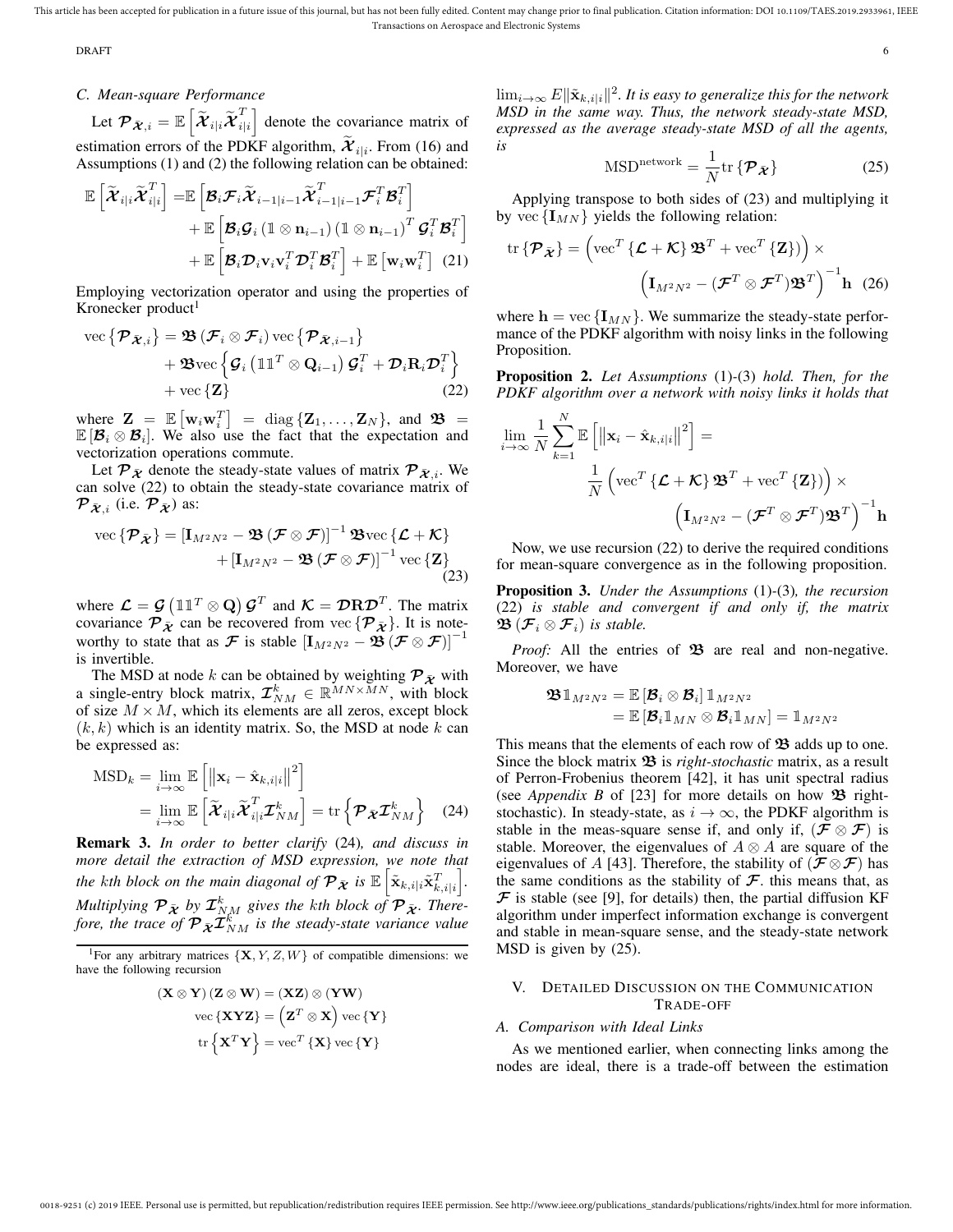$\Delta T$  DRAFT  $\sim$  7

performance and the communication cost. In other words, increasing the number of selected entries improves the estimation performance, but the communication load increases as well. In the sequel, we explicitly show that in the presence of noisy links the mentioned communication-performance tradeoff does not hold. To this end, we consider the coordinated scheme in our analysis, but the analysis can be easily extended to include the uncoordinated partial diffusion. Moreover, to make the analysis more tractable we consider the following assumptions.

# Assumption 4.

- *(i) During any* M *consecutive iterations, each node's intermediate estimate vector does not change considerably.*
- *(ii) The matrix* C *is doubly stochastic.*

Under first item on Assumption 4, at every  $M$  successive time iterations, all the entries of node's intermediate estimate vectors are scattered at any  $L$  iterations. This translates to approximate of coordinate partial diffusion scheme by periodic diffusion. In light of *Appendix C* at [22] , for periodic diffusion scheme, we have

$$
\mathbf{\mathfrak{B}} = (1 - \rho) \mathbf{I}_{M^2 N^2} + \rho \mathbf{\mathfrak{C}} \otimes \mathbf{\mathfrak{C}} \tag{27}
$$

where  $\mathfrak{C} = \mathbf{C} \otimes \mathbf{I}_M$ .

To proceed, let's denote the average steady-state network  $MSD$  of the PDKF algorithm (with  $L$  selected entries) under ideal and noisy links conditions by  $\eta'_L$  and  $\eta_L$ , respectively. The following proposition indicates that when the communication links are noisy, the stated communication-performance trade-off for the PDLF algorithm reported in [26] does not hold.

Proposition 4. *Under Assumptions 1-4, the following inequalities hold for the steady-state network MSD of the PDKF algorithm:*

$$
\eta'_M < \dots < \eta'_L < \dots < \eta'_1 < \eta_1 < \dots < \eta_L < \dots < \eta_M \tag{28}
$$

*Proof:* The network MSD can be expressed in an alternative series expansion form. Since  $(\bar{\mathcal{F}}^T \otimes \mathcal{F}^T) \mathfrak{B}^T$  is stable when the algorithm is mean-square stable, the term  $(I_{M^2N^2} - (\mathcal{F}^T \otimes \mathcal{F}^T) \mathfrak{B}^T)^{-1}$  can be expanded as

$$
\begin{aligned} \left(\mathbf{I}_{M^2N^2}-(\boldsymbol{\mathcal{F}}^T\otimes\boldsymbol{\mathcal{F}}^T)\mathbf{\mathfrak{B}}^T\right)^{-1} &= \\ \mathbf{I}_{M^2N^2}+(\boldsymbol{\mathcal{F}}^T\otimes\boldsymbol{\mathcal{F}}^T)\mathbf{\mathfrak{B}}^T+\left((\boldsymbol{\mathcal{F}}^T\otimes\boldsymbol{\mathcal{F}}^T)\mathbf{\mathfrak{B}}^T\right)^2+\ldots \\ &=\sum_{j=0}^\infty\left[\left(\boldsymbol{\mathcal{F}}^T\otimes\boldsymbol{\mathcal{F}}^T\right)\mathbf{\mathfrak{B}}^T\right]^j \end{aligned}
$$

which means that we can express the network MSD as follows:

$$
\eta_L = \frac{1}{N} \text{vec}^T \left\{ \Omega \right\} \mathbf{\mathfrak{B}}^T \sum_{j=0}^{\infty} \left[ \left( \mathbf{\mathcal{F}}^T \otimes \mathbf{\mathcal{F}}^T \right) \mathbf{\mathfrak{B}}^T \right]^j \mathbf{h} + \frac{1}{N} \text{vec}^T \left\{ \mathbf{Z} \right\} \sum_{j=0}^{\infty} \left[ \left( \mathbf{\mathcal{F}}^T \otimes \mathbf{\mathcal{F}}^T \right) \mathbf{\mathfrak{B}}^T \right]^j \mathbf{h}
$$
(29)

where  $\Omega = \mathcal{L} + \mathcal{K}$ . Substituting (27) to (29) gives

$$
\eta_{L} = \frac{1}{N} \sum_{j=0}^{\infty} (1 - \rho)^{j+1} \text{vec}^{T} \{\Omega\} \left[ (\mathcal{F}^{T})^{j} \otimes (\mathcal{F}^{T})^{j} \right] \mathbf{h} \n+ \frac{1}{N} \sum_{j=0}^{\infty} \rho^{j+1} \text{vec}^{T} \{\Omega\} \left[ \mathbf{C}^{T} (\mathcal{F}^{T} \mathbf{C}^{T})^{j} \otimes \mathbf{C}^{T} (\mathcal{F}^{T} \mathbf{C}^{T})^{j} \right] \mathbf{h} \n+ \frac{1}{N} \sum_{j=0}^{\infty} (1 - \rho)^{j} \text{vec}^{T} \{\mathbf{Z}\} \left[ (\mathcal{F}^{T})^{j} \otimes (\mathcal{F}^{T})^{j} \right] \mathbf{h} \n+ \frac{1}{N} \sum_{j=0}^{\infty} \rho^{j} \text{vec}^{T} \{\mathbf{Z}\} \left[ (\mathcal{F}^{T} \mathbf{C}^{T})^{j} \otimes (\mathcal{F}^{T} \mathbf{C}^{T})^{j} \right] \mathbf{h} \n= \frac{1}{N} \sum_{j=0}^{\infty} (1 - \rho)^{j+1} \text{tr} \{ (\mathcal{F})^{j} \Omega (\mathcal{F}^{T})^{j} \} \n+ \frac{1}{N} \sum_{j=0}^{\infty} \rho^{j+1} \text{tr} \{ (\mathbf{C} \mathcal{F})^{j} \mathbf{C} \Omega \mathbf{C}^{T} (\mathcal{F}^{T} \mathbf{C}^{T})^{j} \} \n+ \frac{1}{N} \sum_{j=0}^{\infty} (1 - \rho)^{j} \text{tr} \{ (\mathcal{F})^{j} \mathbf{Z} (\mathcal{F}^{T})^{j} \} \n+ \frac{1}{N} \sum_{j=0}^{\infty} \rho^{j} \text{tr} \{ (\mathbf{C} \mathcal{F})^{j} \mathbf{Z} (\mathcal{F}^{T} \mathbf{C}^{T})^{j} \}
$$
\n(30)

The same argument that was used to obtain the network MSD,  $\eta_L$ , then leads to

$$
\hat{\eta_L} = \frac{1}{N} \sum_{j=0}^{\infty} (1 - \rho)^{j+1} \text{tr} \left\{ (\mathcal{F})^j \Omega (\mathcal{F}^T)^j \right\} \n+ \frac{1}{N} \sum_{j=0}^{\infty} \rho^{j+1} \text{tr} \left\{ (\mathcal{C}\mathcal{F})^j \mathcal{C} \Omega \mathcal{C}^T (\mathcal{F}^T \mathcal{C}^T)^j \right\} \tag{31}
$$

Obviously, it holds that

$$
\operatorname{tr}\left\{(\mathfrak{C}\mathcal{F})^j\mathfrak{C}\Omega\mathfrak{C}^T(\mathcal{F}^T\mathfrak{C}^T)^j\right\} < \operatorname{tr}\left\{(\mathfrak{C}\mathcal{F})^j\mathfrak{C}\Omega\mathfrak{C}^T(\mathcal{F}^T\mathfrak{C}^T)^j\right\} + \operatorname{tr}\left\{(\mathfrak{C}\mathcal{F})^j\mathbf{Z}(\mathcal{F}^T\mathfrak{C}^T)^j\right\}
$$
\n(32)

Afterward, we obtain

$$
\operatorname{tr}\left\{(\mathfrak{C}\mathcal{F})^j\mathfrak{C}\Omega\mathfrak{C}^T(\mathcal{F}^T\mathfrak{C}^T)^j\right\} = \operatorname{tr}\left\{(\mathbf{C}^T)^{j+1}\mathbf{C}^{j+1}\right\} \times \operatorname{tr}\left\{(\mathcal{F})^j\Omega(\mathcal{F}^T)^j\right\}
$$
(33)

where  $\text{tr}\left\{ (\mathbf{C}^T)^{j+1}\mathbf{C}^{j+1} \right\} = \sum_{k=1}^N ||c_{k,j+1}||^2 \quad \forall j \ge 0$  and  $c_{k,j+1}$  is the kth row of  $\mathbb{C}^{j+1}$ . Since C is doubly-stochastic,  ${\bf C}^{j+1}$ ,  $j \geq 0$ , is also doubly-stochastic. In addition, in a connected network we have

$$
||c_{k,j+1}||^2 \le 1, \quad j \ge 0, \quad \forall k
$$

This implies that the following inequalities hold for  $M =$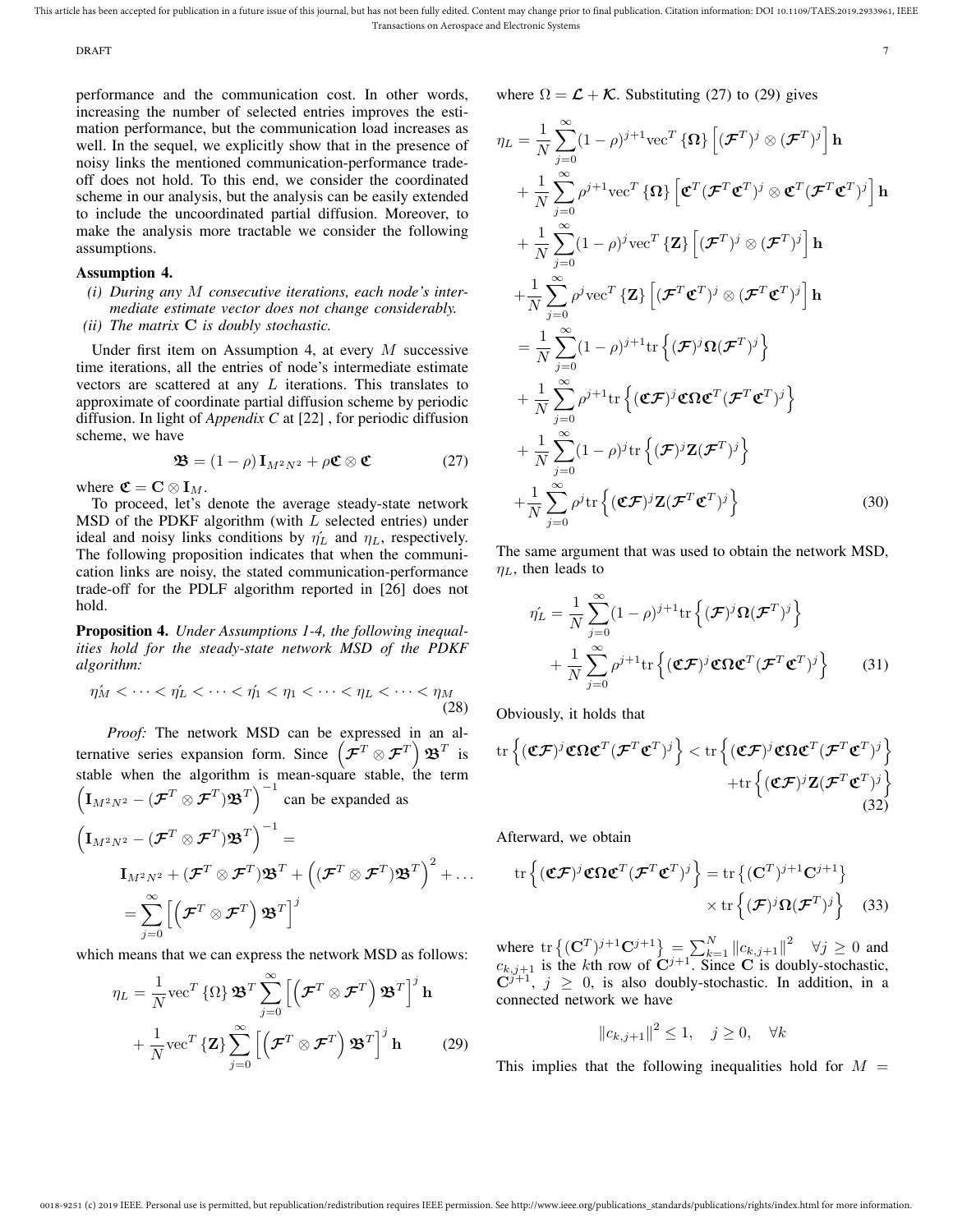$$
\begin{array}{c}\n\text{DRATT} \\
\text{ORATT}\n\end{array}
$$

$$
\{1, ..., L-1\}, (0 < \rho < 1):
$$
  
\n
$$
\text{tr}\left\{(\mathbf{C}\mathcal{F})^j \mathbf{C} \mathbf{\Omega} \mathbf{C}^T (\mathcal{F}^T \mathbf{C}^T)^j\right\} < (1-\rho)^{j+1} \text{tr}\left\{(\mathcal{F})^j \mathbf{\Omega} (\mathcal{F}^T)^j\right\}
$$
\n
$$
+\rho^{j+1} \text{tr}\left\{(\mathbf{C}\mathcal{F})^j \mathbf{C} \mathbf{\Omega} \mathbf{C}^T (\mathcal{F}^T \mathbf{C})^j\right\}
$$
\n
$$
< (1-\rho)^{j+1} \text{tr}\left\{(\mathcal{F})^j \mathbf{\Omega} (\mathcal{F}^T)^j\right\}
$$
\n
$$
+\rho^{j+1} \text{tr}\left\{(\mathbf{C}\mathcal{F})^j \mathbf{C} \mathbf{\Omega} \mathbf{C}^T (\mathcal{F}^T \mathbf{C}^T)^j\right\}
$$
\n
$$
+(1-\rho)^j \text{tr}\left\{(\mathcal{F})^j \mathbf{C} \mathbf{\Omega} \mathbf{C}^T (\mathcal{F}^T \mathbf{C}^T)^j\right\}
$$
\n
$$
+\rho^j \text{tr}\left\{(\mathbf{C}\mathcal{F})^j \mathbf{C} \mathbf{Z} \mathbf{C}^T (\mathcal{F}^T \mathbf{C}^T)^j\right\}
$$
\n
$$
< \text{tr}\left\{(\mathbf{C}\mathcal{F})^j \mathbf{C} \mathbf{\Omega} \mathbf{C}^T (\mathcal{F}^T \mathbf{C}^T)^j\right\}
$$
\n
$$
+ \text{tr}\left\{(\mathbf{C}\mathcal{F})^j \mathbf{C} \mathbf{\Omega} \mathbf{C}^T (\mathcal{F}^T \mathbf{C}^T)^j\right\}
$$
\n(34)

Moreover, for the cases of full-diffusion under ideal and noisy links  $(L = M, \rho = 1)$  algorithms, we have

$$
\eta'_{M} = \frac{1}{N} \sum_{j=0}^{\infty} \text{tr} \left\{ (\mathbf{C} \mathcal{F})^{j} \mathbf{C} \Omega \mathbf{C}^{T} (\mathcal{F}^{T} \mathbf{C}^{T})^{j} \right\} \qquad (35)
$$

$$
\eta_{M} = \frac{1}{N} \sum_{j=0}^{\infty} \text{tr} \left\{ (\mathbf{C} \mathcal{F})^{j} \mathbf{C} \Omega \mathbf{C}^{T} (\mathcal{F}^{T} \mathbf{C}^{T})^{j} \right\} + \frac{1}{N} \sum_{j=0}^{\infty} \text{tr} \left\{ (\mathbf{C} \mathcal{F})^{j} \mathbf{Z} (\mathcal{F}^{T} \mathbf{C}^{T})^{j} \right\} \qquad (36)
$$

respectively. Summing (34) for all  $j \ge 0$  alongside considering (30), (31), (35), and (36), we arrive at (28), which completes the proof.

It is noteworthy to mention that the performance degradation incurred by noisy links depends not only on the link noise variances,  $\sigma_{w,lk}^2$ , but also on the other parameters of the network, i.e., the measurement and state noise variances, the network topology, and combination weights.

# *B. Comparison with Non-cooperative Algorithm*

Here, we compare the performance of PDKF algorithm (30) with that of non-cooperative processing (37),  $(L = 0, \rho = 0)$ , where the nodes act independently.

$$
\eta_0 = \frac{1}{N} \sum_{j=0}^{\infty} \text{tr}\left\{ (\mathcal{F})^j \Omega (\mathcal{F}^T)^j \right\} \tag{37}
$$

We establish a procedure to determine the minimum permissible link noise variances in which the communication/performance trade-off collapses. This comparison is meaningful only when the communications among agents are restricted to noisy exchange. In other words, because of imperfect information exchange, the PDKF algorithm does not always fall behind the non-cooperative operation modes. The following theorem states the desired claim.

Proposition 5. *Let Assumptions 1-4 hold. In order to guarantee*

$$
\eta_0 < \eta_L, \quad \forall \quad L \ge 1 \tag{38}
$$

The noise variances across communication links,  $\sigma_{w,lk}^2$ , should *be lower bounded;*

$$
\sigma_{w,lk}^{2} > \frac{\left[1 - (1 - \rho)^{j+1} - \rho^{j+1} \sum_{k=1}^{N} ||c_{k,j+1}||^{2}\right]}{\left[(1 - \rho)^{j} + \rho^{j} \sum_{k=1}^{N} ||c_{k,j}||^{2}\right]}
$$

$$
\times \frac{\text{tr}\left\{(\mathcal{F})^{i}\Omega(\mathcal{F}^{T})^{j}\right\}}{\left\|\mathcal{F}^{j}\right\|_{f}^{2}}
$$
(39)

where  $\left\Vert \mathcal{F}^{j}\right\Vert _{f}$  is the Frobenius norm of matrix  $\mathcal{F}^{j}.$ 

*Proof:* The inequality (38) implies that

tr 
$$
\left\{ (\mathcal{F})^j \Omega (\mathcal{F}^T)^j \right\} < (1 - \rho)^{j+1} \text{tr} \left\{ (\mathcal{F})^j \Omega (\mathcal{F}^T)^j \right\}
$$
  
+  $\rho^{j+1} \text{tr} \left\{ (\mathfrak{C} \mathcal{F})^j \mathfrak{C} \Omega \mathfrak{C}^T (\mathcal{F}^T \mathfrak{C}^T)^j \right\}$   
+  $(1 - \rho)^j \text{tr} \left\{ (\mathcal{F})^j \mathbb{Z} (\mathcal{F}^T)^j \right\}$   
+  $\rho^j \text{tr} \left\{ (\mathfrak{C} \mathcal{F})^j \mathbb{Z} (\mathcal{F}^T \mathfrak{C}^T)^j \right\}$  (40)

Subsequently, we obtain

$$
\operatorname{tr}\left\{(\mathfrak{C}\mathcal{F})^j\mathfrak{C}\Omega\mathfrak{C}^T(\mathcal{F}^T\mathfrak{C}^T)^j\right\} = \operatorname{tr}\left\{(\mathbf{C}^T)^{j+1}\mathbf{C}^{j+1}\right\} \times \operatorname{tr}\left\{(\mathcal{F})^j\Omega(\mathcal{F}^T)^j\right\}
$$
(41)

and

$$
\operatorname{tr}\left\{(\mathbf{C}\mathcal{F})^j \mathbf{Z}(\mathcal{F}^T \mathbf{C}^T)^j\right\} = \operatorname{tr}\left\{(\mathbf{C}^T)^j \mathbf{C}^j\right\} \times \operatorname{tr}\left\{(\mathcal{F})^j \mathbf{Z}(\mathcal{F}^T)^j\right\}
$$
(42)

where  $\text{tr}\left\{ (\mathbf{C}^T)^{j+1}\mathbf{C}^{j+1} \right\} = \sum_{k=1}^N \|c_{k,j+1}\|^2 \quad \forall j \geq 0.$ Since C is doubly stochastic,  $C^{j+1}$ ,  $j \ge 0$ , is also doubly stochastic. Moreover, in a connected network it holds that

$$
||c_{k,j+1}||^2 \le 1, \quad j \ge 0, \quad \forall k
$$

Using (41) and (42), we have

$$
\operatorname{tr}\left\{ (\mathcal{F})^j \Omega (\mathcal{F}^T)^j \right\} < (1 - \rho)^{j+1} \operatorname{tr}\left\{ (\mathcal{F})^j \Omega (\mathcal{F}^T)^j \right\} + \rho^{j+1} \sum_{k=1}^N \|c_{k,j+1}\|^2 \operatorname{tr}\left\{ (\mathcal{F})^j \Omega (\mathcal{F}^T)^j \right\} + (1 - \rho)^j \operatorname{tr}\left\{ (\mathcal{F})^j \mathbf{Z} (\mathcal{F}^T)^j \right\} + \rho^j \sum_{k=1}^N \|c_{k,j}\|^2 \operatorname{tr}\left\{ (\mathcal{F})^j \mathbf{Z} (\mathcal{F}^T)^j \right\} \quad (43)
$$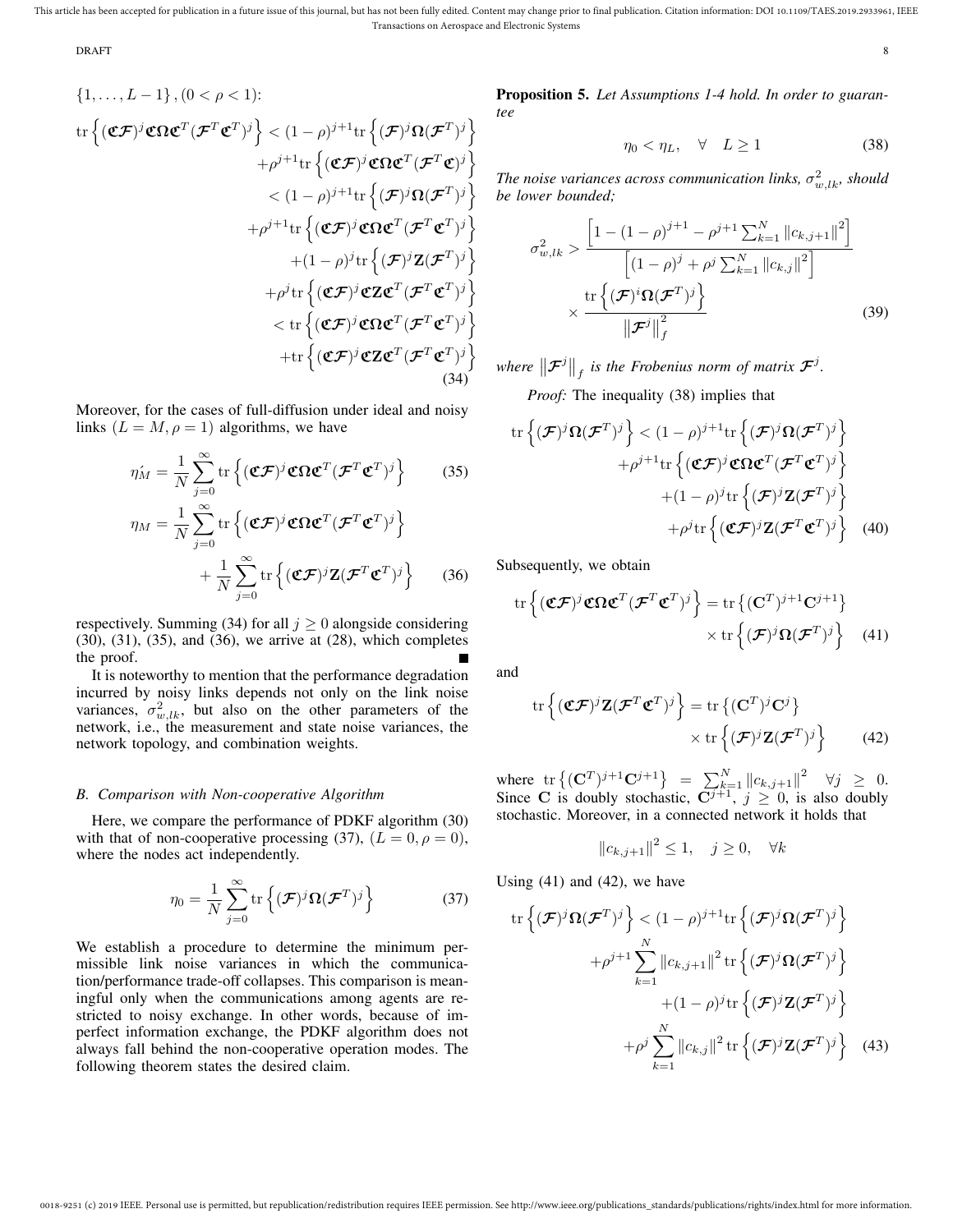extending the contract of the contract of the contract of the contract of the contract of the contract of the contract of the contract of the contract of the contract of the contract of the contract of the contract of the

Under Assumption 2-i, we have

$$
\left[1 - (1 - \rho)^{j+1} - \rho^{j+1} \sum_{k=1}^{N} ||c_{k,j+1}||^2 \right] \text{tr}\left\{ (\mathcal{F})^j \Omega (\mathcal{F}^T)^j \right\}
$$
  

$$
< \sigma_{w,lk}^2 \left[ (1 - \rho)^j + \rho^j \sum_{k=1}^{N} ||c_{k,j}||^2 \right] \text{tr}\left\{ (\mathcal{F})^j (\mathcal{F}^T)^j \right\}
$$
(44)

It is very easy to prove the remaining parts of this proposition. Accordingly, it follows from (44) that (39) holds.

Remark 4. *Proposition 5 demonstrates that the PDKF algorithm with noisy links cannot always outperform the noncooperative DKF algorithm unless the variances of link noise are bounded as in* (39)

## VI. ADAPTIVE COMBINATION WEIGHTS

In this section, we firstly formulate the selection of optimal combination weights and obtained a closed-form solution for it. Then, an adaptive scheme is developed to obtain the optimal weights which runs in real-time along with the learning process. To begin with, we formulate the selection of optimal combination weights  ${c_{lk}}$  as follows

$$
\begin{array}{ll}\n\text{min} & \text{MSD} \\
\text{c} & \text{if } l \notin \mathcal{N}_k, \ \forall l, k \quad (45)\n\end{array}
$$
\n
$$
\text{subject to} \quad \mathbb{1}^T \mathbf{C} = \mathbb{1}^T, \quad c_{lk} = 0 \text{ if } l \notin \mathcal{N}_k, \ \forall l, k \quad (45)
$$

Minimizing the MSD expression (25) for the PDKF algorithm over left-stochastic C is generally non-trivial. Here, however, a different approximate technique is proposed which leads to one adaptive solution that acts equally well in practice. It inspired by [16] and depends on optimizing an upper bound to the MSD.

# *A. An Upper Bound on MSD*

Let  $\|\Theta\|_{\dagger}$  denote the trace norm of matrix  $\Theta$  [44], defined as the sum of singular values of  $\Theta$ . When  $\Theta$  is Hermitian and non-negative definite  $(Θ > 0)$ , we have

$$
\|\Theta\|_{\dagger} = \operatorname{tr}\{\Theta\}
$$

From (28), we conclude that  $\eta_L$ , (30), is bounded from above by  $\eta_M$ , (36). Therefore, we need to upper bound  $\eta_M$  instead of  $\eta_L$ . If  $\|\Theta\|_{h,\infty}$  denotes the block maximum norm of matrix Θ, then we have

tr 
$$
\{ (\mathbf{C}\mathcal{F})^j \left( \mathbf{C}\Omega \mathbf{C}^T + \mathbf{Z} \right) (\mathcal{F}^T \mathbf{C}^T)^j \}
$$
  
\n
$$
= \| (\mathbf{C}\mathcal{F})^j \left( \mathbf{C}\Omega \mathbf{C}^T + \mathbf{Z} \right) (\mathcal{F}^T \mathbf{C}^T)^j \|_1
$$
\n
$$
\leq \| (\mathbf{C}\mathcal{F})^j \|_1 \cdot \| \mathbf{C}\Omega \mathbf{C}^T + \mathbf{Z} \|_1 \cdot \| (\mathcal{F}^T \mathbf{C}^T)^j \|_1
$$
\n
$$
\leq \kappa^2 \cdot \| (\mathbf{C}\mathcal{F})^j \|_{b,\infty}^2 \cdot \text{tr} \left\{ \mathbf{C}\Omega \mathbf{C}^T + \mathbf{Z} \right\}
$$
\n
$$
\leq \kappa^2 \cdot \| (\mathbf{C}\mathcal{F}) \|_{b,\infty}^{2j} \cdot \text{tr} \left\{ \mathbf{C}\Omega \mathbf{C}^T + \mathbf{Z} \right\}
$$
\n
$$
\stackrel{(a)}{\leq} \kappa^2 \cdot \left( \| (\mathbf{C}) \|_{b,\infty} \| (\mathbf{F}) \|_{b,\infty} \right)^{2j} \times \text{tr} \left\{ \mathbf{C}\Omega \mathbf{C}^T + \mathbf{Z} \right\}
$$
\n
$$
= \kappa^2 \cdot \rho (\mathbf{F})^{2j} \cdot \text{tr} \left\{ \mathbf{C}\Omega \mathbf{C}^T + \mathbf{Z} \right\} \tag{46}
$$

where  $\kappa$  is some finite positive constant such that  $||\Theta||_+ \leq$  $\kappa \|\Theta\|_{b,\infty}$  [45]. To justify step (a), we use results of Appendix A at [16]. Thus, the network MSD can be upper bounded as follows

$$
\eta_M \leq \frac{1}{N} \sum_{j=0}^{\infty} \kappa^2 . \rho (\mathcal{F})^{2j} . \text{tr} \left\{ \mathbf{C} \Omega \mathbf{C}^T + \mathbf{Z} \right\}
$$

$$
= \frac{\kappa^2}{N . \left( 1 - \left[ \rho (\mathcal{F}) \right]^2 \right)} . \text{tr} \left\{ \mathbf{C} \Omega \mathbf{C}^T + \mathbf{Z} \right\} \tag{47}
$$

Expression (47) illustrates that the norm of series (36) is bounded by a scaled multiple of  $tr \{ \mathbf{C} \Omega \mathbf{C}^T + \mathbf{Z} \}$  and the scaling constant is independent of the combination matrix  $\mathfrak{C}$ .

## *B. Minimizing the Upper Bound*

We therefore replace  $(45)$  with the simpler optimization problem:

$$
\begin{aligned}\n\min_{\mathbf{C}} \text{ tr} \left\{ \mathbf{\mathfrak{C}} \mathbf{\Omega} \mathbf{\mathfrak{C}}^T + \mathbf{Z} \right\} \\
\text{subject to } \mathbb{1}^T \mathbf{C} = \mathbb{1}^T, \quad c_{lk} = 0 \text{ if } l \notin \mathcal{N}_k, \ \forall l, k \qquad (48)\n\end{aligned}
$$

Let  $\mathbf{Q} = \sigma_Q^2 \mathbf{I}_M$  and  $\mathbf{R}_k = \sigma_{v,k}^2 \mathbf{I}_P$ . Because matrix C is assumed left-stochastic, the cost function in (48) can be written in terms of the combination coefficients as follows

$$
\text{tr}\left\{\mathbf{C}\mathbf{\Omega}\mathbf{C}^T + \mathbf{Z}\right\}
$$
\n
$$
= \sum_{k=1}^N \sum_{l \in \mathcal{N}_k} c_{lk}^2 [\sigma_Q^2 \text{tr}\left\{\mathbf{G}_l \mathbf{G}_l^T\right\} + \sigma_{v,l}^2 \text{tr}\left\{\mathbf{P}_l \mathbf{S}_l \mathbf{S}_l^T \mathbf{P}_l^T\right\} + \text{tr}\left\{\mathbf{Z}_{lk}\right\}] \tag{49}
$$

where  $G_l = (I_M - P_lS_l) G$ . We can therefore decouple the problem  $(48)$  into N separate optimization problems as follows

$$
\min_{\{c_{lk}\}_{l=1}^N} \sum_{l \in \mathcal{N}_k} c_{lk}^2 [\sigma_Q^2 \text{tr}\left\{\mathbf{G}_l \mathbf{G}_l^T\right\} + \sigma_{v,l}^2 \text{tr}\left\{\mathbf{P}_l \mathbf{S}_l \mathbf{S}_l^T \mathbf{P}_l^T\right\} + \text{tr}\left\{\mathbf{Z}_{lk}\right\}], k = 1, ..., N
$$

subject to

$$
\sum_{l \in \mathcal{N}_k} c_{lk} = 1, c_{lk} \ge 0, c_{lk} = 0 \text{ if } l \notin \mathcal{N}_k, \ \forall l, k \tag{50}
$$

Introducing the following as non-negative variance product measure

$$
\mu_{lk}^2 \triangleq \sigma_Q^2 \text{tr}\left\{ \mathbf{G}_l \mathbf{G}_l^T \right\} + \sigma_{v,l}^2 \text{tr}\left\{ \mathbf{P}_l \mathbf{S}_l \mathbf{S}_l^T \mathbf{P}_l^T \right\} + \text{tr}\left\{ \mathbf{Z}_{lk} \right\}, k \in \mathcal{N}_l \tag{51}
$$

the solution of problem (50) is given by

$$
c_{lk} = \begin{cases} \frac{\mu_{lk}^{-2}}{\sum_{m \in \mathcal{N}_k} \mu_{mk}^{-2}} & \text{if } l \in \mathcal{N}_k \\ 0 & \text{otherwise} \end{cases}
$$
(52)

Referring to this combination rule as the *relative-variance combination rule* [46], it results in a left-stochastic matrix C.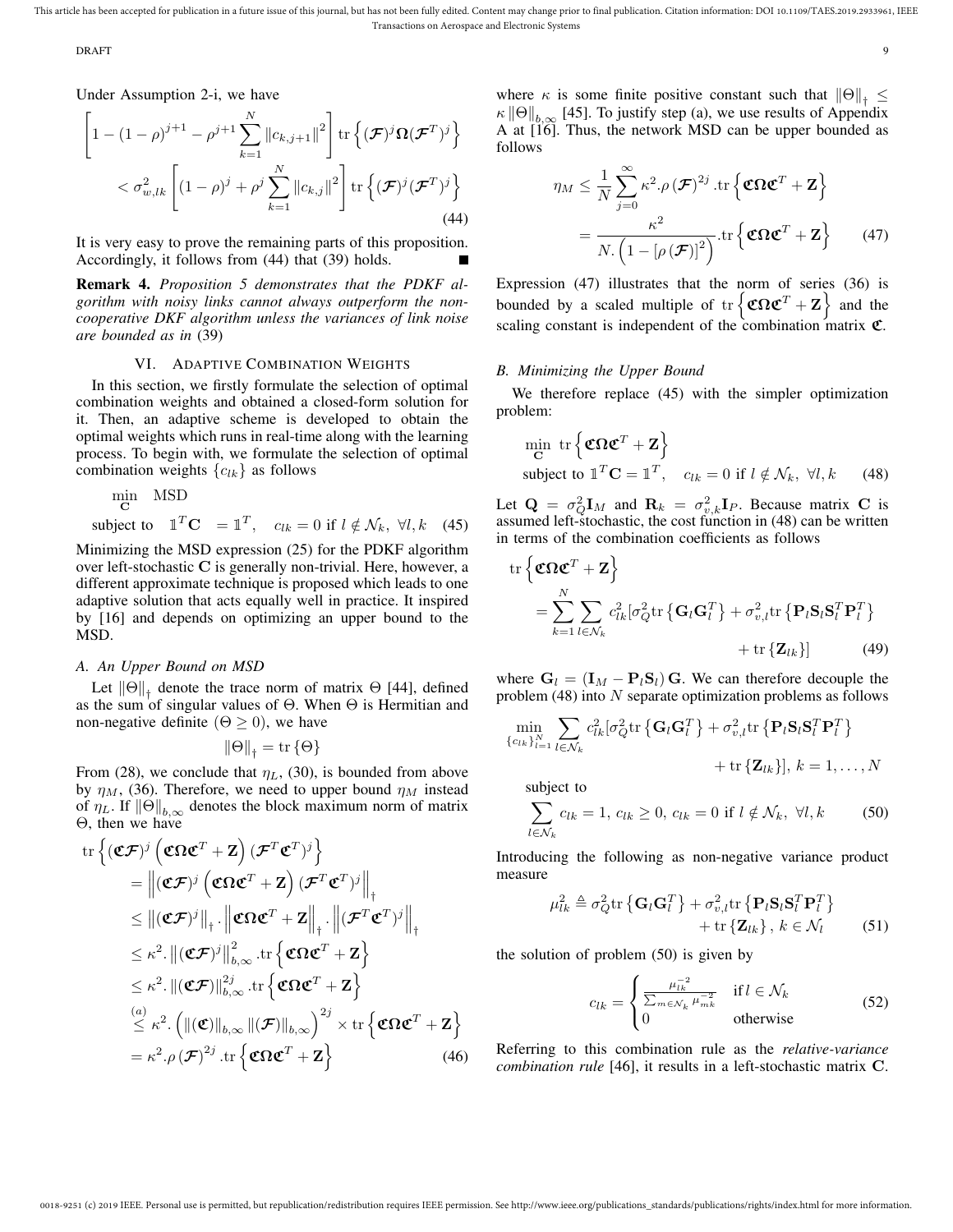DRAFT THE STREET REPORT OF THE STREET REPORT OF THE STREET REPORT OF THE STREET REPORT OF THE STREET REPORT OF THE STREET REPORT OF THE STREET REPORT OF THE STREET REPORT OF THE STREET REPORT OF THE STREET REPORT OF THE ST

# *C. Adaptive Solution*

To evaluate the relative variance combination rule (52), the nodes need to know the variance products,  $\{\mu_{lk}^2\}$ , of their neighbors, which are often not available beforehand. Therefore, an adaptive combination rule is desirable, where individual nodes learn their combination coefficients (52) using the available data. We Refer to the Kalman recursion (5) and (7) and use the output equation (1) to write for node  $l$ 

$$
\mathbf{\psi}_{lk,i} = \hat{\mathbf{x}}_{l,i|i-1} + \mathbf{P}_{l,i} \mathbf{H}_{l,i}^T \mathbf{R}_{e,i}^{-1} [\mathbf{H}_{l,i} \tilde{\mathbf{x}}_{l,i|i-1} + \mathbf{v}_{l,i}] + \mathbf{w}_{lk,i}
$$
\n(53)

so that we obtain in limit as  $i \to \infty$ 

$$
\mathbb{E}\left[\left\|\psi_{lk,i}-\hat{\mathbf{x}}_{l,i|i-1}\right\|^2\right] \approx \mu_{lk}^2, \quad \forall l \in \mathcal{N}_k \tag{54}
$$

As the algorithm approaches steady-state, all the estimates  $\{\hat{\mathbf{x}}_{k,i|i}\}\$  tend close to  $\mathbf{x}_i$ . Using this fact, it is straightforward to estimate  $\mu_{lk}^2$  for node k by using instantaneous realizations of  $\|\psi_{lk,i} - \hat{\mathbf{x}}_{k,i|i-1}\|$ <sup>2</sup>, where  $\hat{\mathbf{x}}_{l,i|i-1}$  is replaced by  $\hat{\mathbf{x}}_{k,i|i-1}$ . Thus, let  $\hat{\mu}_{lk}^2$  denote an estimator for  $\mu_{lk}^2$  computed by node k at time i. Then, one way to evaluate  $\hat{\mu}_{lk}^2$  is through the recursion:

$$
\hat{\mu}_{lk}^{2}(i) = (1 - \tau_{k}) \hat{\mu}_{lk}^{2}(i - 1) + \tau_{k} ||\psi_{lk,i} - \hat{\mathbf{x}}_{k,i|i-1}||^{2} \tag{55}
$$

where  $\tau_k \in (0, 1)$  is a positive coefficient smaller than one. In this way, we can replace the weights (52) by those adaptively computed as

$$
\mathbf{c}_{lk}(i) = \begin{cases} \frac{\hat{\boldsymbol{\mu}}_{lk}^{-2}(i)}{\sum_{m \in \mathcal{N}_k} \hat{\boldsymbol{\mu}}_{mk}^{-2}(i)} & \text{if } l \in \mathcal{N}_k \\ 0 & \text{otherwise} \end{cases}
$$
(56)

## VII. SIMULATIONS

Consider an adaptive network, randomly generated and has a total of  $N = 10$  with topology shown in Fig. 2. Each node is, on average, connected to two other nodes. The size of the unknown parameter of the system is  $M = 4$ . We apply the PDKF algorithm to the problem of estimating and tracking the position of a projectile. This could be useful in places where a certain projectile is in the proximity of an adaptive network and a set of nodes are sensing the position of the projectile. They are subject to noisy links. The state of the system is an unknown 2-dimensional location vector of an object, i.e.  $(x, y)$ , where x and y are first and second entries, respectively. In our simulation example, the position, the velocity and the acceleration of projectile, respectively, are

$$
\boldsymbol{d} = \begin{bmatrix} d_x \\ d_y \end{bmatrix}, \boldsymbol{v} = \begin{bmatrix} v_x \\ v_y \end{bmatrix}, \boldsymbol{a} = \begin{bmatrix} a_x \\ a_y \end{bmatrix}
$$

,

For a projectile motion we have

$$
\mathbf{v} = \dot{\boldsymbol{d}}, \ \boldsymbol{a} = \dot{\boldsymbol{v}}, \ a_x = 0, \ a_y = -g
$$

where  $g = 10$  denotes the gravity constant. The state x of the system is formed by stacking the position and velocity of projectile. Therefore, the state equation is described as follows:

|  |  | $\begin{bmatrix} \boldsymbol{d} \\ \boldsymbol{v} \end{bmatrix} = \begin{bmatrix} 0 & \mathbf{I}_2 \\ 0 & 0 \end{bmatrix} \begin{bmatrix} \boldsymbol{d} \\ \boldsymbol{v} \end{bmatrix} + \begin{bmatrix} \mathbf{0} \\ \begin{bmatrix} 0 \\ -g \end{bmatrix} \end{bmatrix}$ |
|--|--|-------------------------------------------------------------------------------------------------------------------------------------------------------------------------------------------------------------------------------------------------------------------------------|
|  |  |                                                                                                                                                                                                                                                                               |

0018-9251 (c) 2019 IEEE. Personal use is permitted, but republication/redistribution requires IEEE permission. See http://www.ieee.org/publications\_standards/publications/rights/index.html for more information.

This can be rewritten in a compact form of  $\dot{\mathbf{x}} = \boldsymbol{\theta} \mathbf{x} + \boldsymbol{\nu}$ . Note that for the  $\theta$  matrix

$$
e^{\theta \delta} = \mathbf{I} + \delta \theta
$$
 and  $\int_{t_0}^{t_0 + \delta} e^{\theta (t_0 + \delta - \tau)} d\tau$ 

Therefore, the state satisfies the following equation

$$
\mathbf{x}(t+\delta) = \left[\mathbf{I} + \delta\boldsymbol{\theta}\right]\mathbf{x}(t) + \left[\delta\mathbf{I} - \delta^2\boldsymbol{\theta}/2\right]\boldsymbol{\nu}
$$

For a given time-step  $\delta$ , and u can be denoted as follows

$$
\mathbf{F} \triangleq \mathbf{I} + \delta \boldsymbol{\theta} \quad \text{and} \quad \mathbf{u} \triangleq \left[ \delta \mathbf{I} - \delta^2 \boldsymbol{\theta} / 2 \right] \boldsymbol{\nu}
$$

We presume that each node measures the position of the unknown object in the two, i.e. x and y, dimensions. So, we have  $H_{k,i}$  as the following matrix

$$
\mathbf{H}_{k,i} = \begin{bmatrix} 1 & 0 & 0 & 0 \\ 0 & 1 & 0 & 0 \end{bmatrix},
$$

Let us denote  $x_i = x(i\delta)$  and take into account the effect of state and measurement noises, which results in the following discrete state-space model:

$$
\begin{aligned} \mathbf{x}_{i+1} &= \mathbf{F} \mathbf{x}_i + \mathbf{G}_i \mathbf{n}_i + \mathbf{u} \\ \mathbf{y}_{k,i} &= \mathbf{H}_{k,i} \mathbf{x}_i + \mathbf{v}_{k,i} \end{aligned}
$$

where  $y_{k,i}$  are the individual measurements obtained by node k at time i,  $n_i$  accounts for modeling errors, and  $v_{k,i}$  is the measurement noise at node  $k$ . It is noteworthy to mention that this model has the same form as the biased model presented in [9] and can therefore be reduced to a model similar to (1). The state-space model matrices in (1) are:

$$
\mathbf{F} = \begin{bmatrix} 1 & 0 & 0.1 & 0 \\ 0 & 1 & 0 & 0.1 \\ 0 & 0 & 1 & 0 \\ 0 & 0 & 0 & 1 \end{bmatrix}, \mathbf{G}_i = 0.625\mathbf{I}_4, \mathbf{Q}_i = 0.001\mathbf{I}_4.
$$

The measurement noise covariance matrix at agent  $k$  is,  $\mathbf{R}_{k,i} = \sigma_{k,i}^2 \mathbf{I}_2$ , where the noise variance  $\sigma_{k,i}^2$  across the agents is selected randomly in the range [0 0.5]. The experimental results are obtained by taking the ensemble-average over 200 independent trials and the steady-state values are calculated by averaging over 1000 steady-state iterations.

We also use the uniform combination rule [17] at the aggregation step and the estimate vectors are initialized to zero. The state noise covariance matrix traces, observation noise variances at all the nodes and the variance profile for the link noises are generated randomly and shown in Fig. 3. We use white Gaussian link noise signal such that  $\mathbf{Z}_{lk} = \sigma_{w,lk}^2 \mathbf{I}_M$ . To assign the link number we employ the same approach used in [16].

The learning curves of PDKF algorithm with noisy links (in terms of network MSD) for different values of  $L$  are shown in Fig. 4. The MSD curves for both coordinated and uncoordinated partial diffusion schemes are considered in Fig. 4. Experimental and theoretical steady-state MSDs of all nodes for different numbers of entries propagated at each time instant i, are illustrated in Fig. 5. The steady-state network MSD as a function of communicated entries at each iteration for different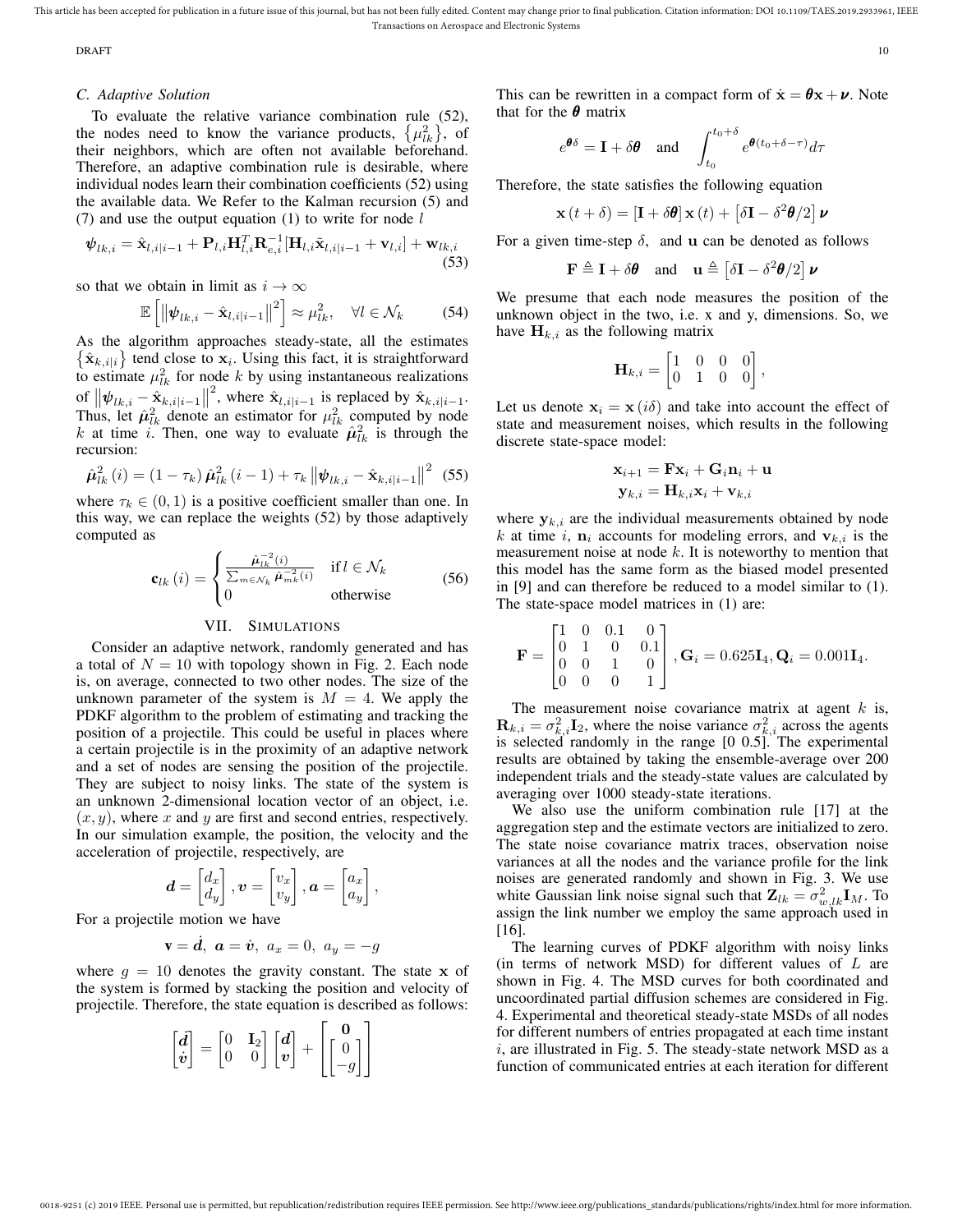0018-9251 (c) 2019 IEEE. Personal use is permitted, but republication/redistribution requires IEEE permission. See http://www.ieee.org/publications\_standards/publications/rights/index.html for more information



Fig. 2. Network Graph with  $N = 10$  nodes.

algorithm over noisy information exchange under two different combination rules, the uniform weighting and the adaptation values of  $\sigma_{w,lk}^2$  using both coordinated and uncoordinated schemes are demonstrated in Fig. 6. We examine the PDKF rule in (56) with  $\{\tau_k = 0.05\}$ . From Fig. 7, we see that the adaptive rule attains lower MSD level at steady-state, compared to the uniform rules. The global MSD, in terms of  $\sigma_{w,lk}^2$  for different values of L are shown in Fig. 8. We can see that as  $\sigma_{w,lk}^2$  increases, the non-cooperative solution performs better than the cooperative solution.

From the results above, we summarize the main conclusions as follows:

- As expected, the presence of noisy links deteriorates the performance of PDKF algorithm.
- Unlike ideal communication case, there is not a clear trade-off between the communication load and estimation performance. Increasing the number of communicated entries at each iteration does not result in any better steady-state network MSD performance.
- The convergence of PDKF algorithm in a network with noisy links is possible provided that the required conditions for mean and mean-square are satisfied.
- One can see from Figs. 4-6 that the theoretical results agree well with the simulation ones.
- Simulation results, Fig. 7 illustrate that the PDKF algorithm with proposed adaptive combiners outperforms those with existing static combiners.

# VIII. CONCLUSIONS

In the PDKF algorithm, every node is permitted to share only a subset of its intermediate estimate vectors at each iteration among its neighbors, which reduces the amount of inter-node communications. In this paper, the performance of PDKF algorithm in a more practical scenario is investigated, where the exchange of weight estimates among the neighboring nodes is subject to noise. To show the deterioration of network performance, we considered the MSD as steady-state performance metric and derived a theoretical expression for it. We further analyzed the convergence behavior of PDKF algorithm in both mean and mean-square senses. We illustrated that unlike the established statements on PDKF scheme under ideal links, the trade-off between MSD performance and the number of selected entries of the intermediate estimate vectors



Fig. 3. Observation noise variances, the state noise covariance matrix traces at all nodes and the variance profile for link noises.

as a sign of communication cost is mitigated. To reduce the effect of channel noise in the aggregation phase, we consider the problem of optimal selection of combination weights. We presented some numerical examples to verify our theoretical findings. More importantly, the simulation findings reveal that the proposed combination coefficients can greatly improve the performance of diffusion adaptation with noisy communication links.

### APPENDIX A

By applying the matrix inversion lemma, we can express  $\mathbf{P}_{k,i} \mathbf{H}_{k,i}^T \mathbf{R}_{k,i}^{-1} = \mathbf{P}_{k,i|i-1} \mathbf{H}_{k,i}^T \mathbf{R}_{e,i}^{-1}$ . This equality can be approached as follows

$$
\begin{aligned} &\mathbf{P}_{k,i|i-1}\mathbf{H}_{k,i}^T\mathbf{R}_{e,i}^{-1}=\mathbf{P}_{k,i|i-1}\mathbf{H}_{k,i}^T\left(\mathbf{R}_{k,i}+\mathbf{H}_{k,i}\mathbf{P}_{k,i}\mathbf{H}_{k,i}^T\right)^{-1} \\ &=\mathbf{P}_{k,i|i-1}\mathbf{H}_{k,i}^T\Big[\mathbf{R}_{k,i}^{-1} \\ &\quad-\mathbf{R}_{k,i}^{-1}\mathbf{H}_{k,i}\big(\mathbf{P}_{k,i|i-1}^{-1}+\mathbf{H}_{k,i}^T\mathbf{R}_{k,i}^{-1}\mathbf{H}_{k,i}\big)^{-1}\mathbf{H}_{k,i}^T\mathbf{R}_{k,i}^{-1}\Big] \end{aligned}
$$

Applying the matrix inversion lemma to the therm  $(\mathbf{P}_{k,i|i-1}^{-1} +$  $\mathbf{H}_{k,i}^T \mathbf{R}_{k,i}^{-1} \mathbf{H}_{k,i} \big)^{-1}$  leads to

$$
\begin{aligned} &\mathbf{P}_{k,i|i-1}\mathbf{H}_{k,i}^T\mathbf{R}_{e,i}^{-1}=\mathbf{P}_{k,i|i-1}\left[\mathbf{I}_M-\mathbf{H}_{k,i}^T\mathbf{R}_{e,i}^{-1}\mathbf{H}_{k,i}\mathbf{P}_{k,i|i-1}\right]\mathbf{H}_{k,i}^T\mathbf{R}_{k,i}^{-1} \\ &=\left[\mathbf{P}_{k,i|i-1}-\mathbf{P}_{k,i|i-1}\mathbf{H}_{k,i}^T\mathbf{R}_{e,i}^{-1}\mathbf{H}_{k,i}\mathbf{P}_{k,i|i-1}\right]\mathbf{H}_{k,i}^T\mathbf{R}_{k,i}^{-1} \\ &=\mathbf{P}_{k,i}\mathbf{H}_{k,i}^T\mathbf{R}_{k,i}^{-1} \end{aligned}
$$

## **REFERENCES**

[1] A. H. Sayed, "Adaptation, learning, and optimization over networks," *Foundations and Trends in Machine Learning*, vol. 7, no. 4-5, pp. 311– 801, 2014.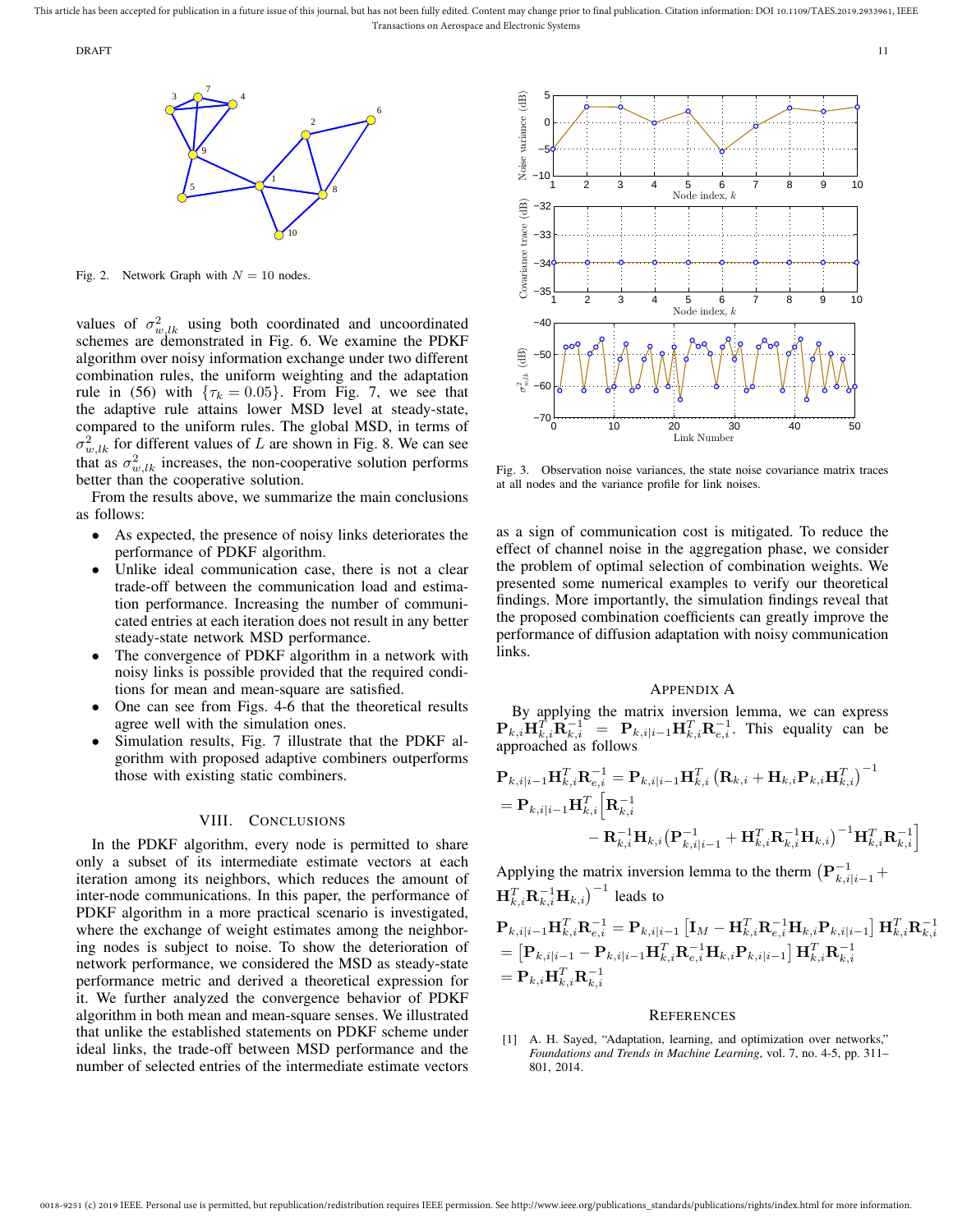

Fig. 4. Network MSD curves of the PDKF algorithm using coordinated (top) and uncoordinated (bottom) partial diffusion schemes for different numbers of entries communicated at each iteration when links assumed to be noisy.

- [2] S. Monajemi, K. Eftaxias, S. Sanei, and S. H. Ong, "An informed multitask diffusion adaptation approach to study tremor in parkinson's disease," *IEEE Journal of Selected Topics in Signal Processing*, vol. 10, no. 7, pp. 1306–1314, Oct 2016.
- [3] M. Latifi, A. Khalili, A. Rastegarnia, and S. Sanei, "Fully distributed demand response using the adaptive diffusion-stackelberg algorithm," *IEEE Transactions on Industrial Informatics*, vol. 13, no. 5, pp. 2291– 2301, Oct 2017.
- [4] W. Li and Y. Jia, "Distributed estimation for markov jump systems via diffusion strategies," *IEEE Transactions on Aerospace and Electronic Systems*, vol. 53, no. 1, pp. 448–460, Feb 2017.
- [5] S. Y. Tu and A. H. Sayed, "Diffusion strategies outperform consensus strategies for distributed estimation over adaptive networks," *IEEE Transactions on Signal Processing*, vol. 60, no. 12, pp. 6217–6234, Dec 2012.
- [6] F. S. Cattivelli and A. H. Sayed, "Diffusion mechanisms for fixedpoint distributed kalman smoothing," in *2008 16th European Signal Processing Conference*, Aug 2008, pp. 1–5.
- [7] F. Cattivelli and A. H. Sayed, "Diffusion distributed kalman filtering with adaptive weights," in *2009 Conference Record of the Forty-Third Asilomar Conference on Signals, Systems and Computers*, Nov 2009, pp. 908–912.
- [8] F. S. Cattivelli and A. H. Sayed, "Distributed nonlinear kalman filtering with applications to wireless localization," in *2010 IEEE International Conference on Acoustics, Speech and Signal Processing*, March 2010, pp. 3522–3525.
- [9] -- , "Diffusion strategies for distributed Kalman filtering and smoothing," *Automatic Control, IEEE Transactions on*, vol. 55, no. 9, pp. 2069–



Fig. 5. Theoretical and experimental steady-state MSDs at each node for different values of L using coordinated (top) and uncoordinated (bottom) partial diffusion scheme in the PDKF algorithm, when links assumed to be noisy. Note that in all the simulations, the differences between the theoretical and simulation MSDs are less than 0.2 dB.

2084, 2010.

- [10] J. Hu, L. Xie, and C. Zhang, "Diffusion kalman filtering based on covariance intersection," *IEEE Transactions on Signal Processing*, vol. 60, no. 2, pp. 891–902, Feb 2012.
- [11] S. Yang, T. Huang, J. Guan, Y. Xiong, and M. Wang, "Diffusion strategies for distributed kalman filter with dynamic topologies in virtualized sensor networks," *Mobile Information Systems*, vol. 2016, pp. 8 695 102:1–8 695 102:13, 2016.
- [12] S. P. Talebi and S. Werner, "Distributed kalman filtering and control through embedded average consensus information fusion," *IEEE Transactions on Automatic Control*, 2019.
- [13] ——, "Distributed kalman filtering in presence of unknown outer network actuations," *IEEE Control Systems Letters*, vol. 3, no. 1, pp. 186–191, 2019.
- [14] A. Khalili, M. A. Tinati, A. Rastegarnia, and J. A. Chambers, "Transient analysis of diffusion leastmean squares adaptive networks with noisy channels," *International Journal of Adaptive Control and Signal Processing*, vol. 26, no. 2, pp. 171–180, 2012.
- [15] A. Khalili, M. A. Tinati, A. Rastegarnia, and J. Chambers, "Steady-state analysis of diffusion LMS adaptive networks with noisy links," *IEEE Transactions on Signal Processing*, vol. 60, no. 2, pp. 974–979, 2012.
- [16] X. Zhao, S.-Y. Tu, and A. H. Sayed, "Diffusion adaptation over networks under imperfect information exchange and non-stationary data," *IEEE Transactions on Signal Processing*, vol. 60, no. 7, pp. 3460– 3475, 2012.
- [17] F. S. Cattivelli and A. H. Sayed, "Diffusion LMS strategies for distributed estimation," *Signal Processing, IEEE Transactions on*, vol. 58, no. 3, pp. 1035–1048, 2010.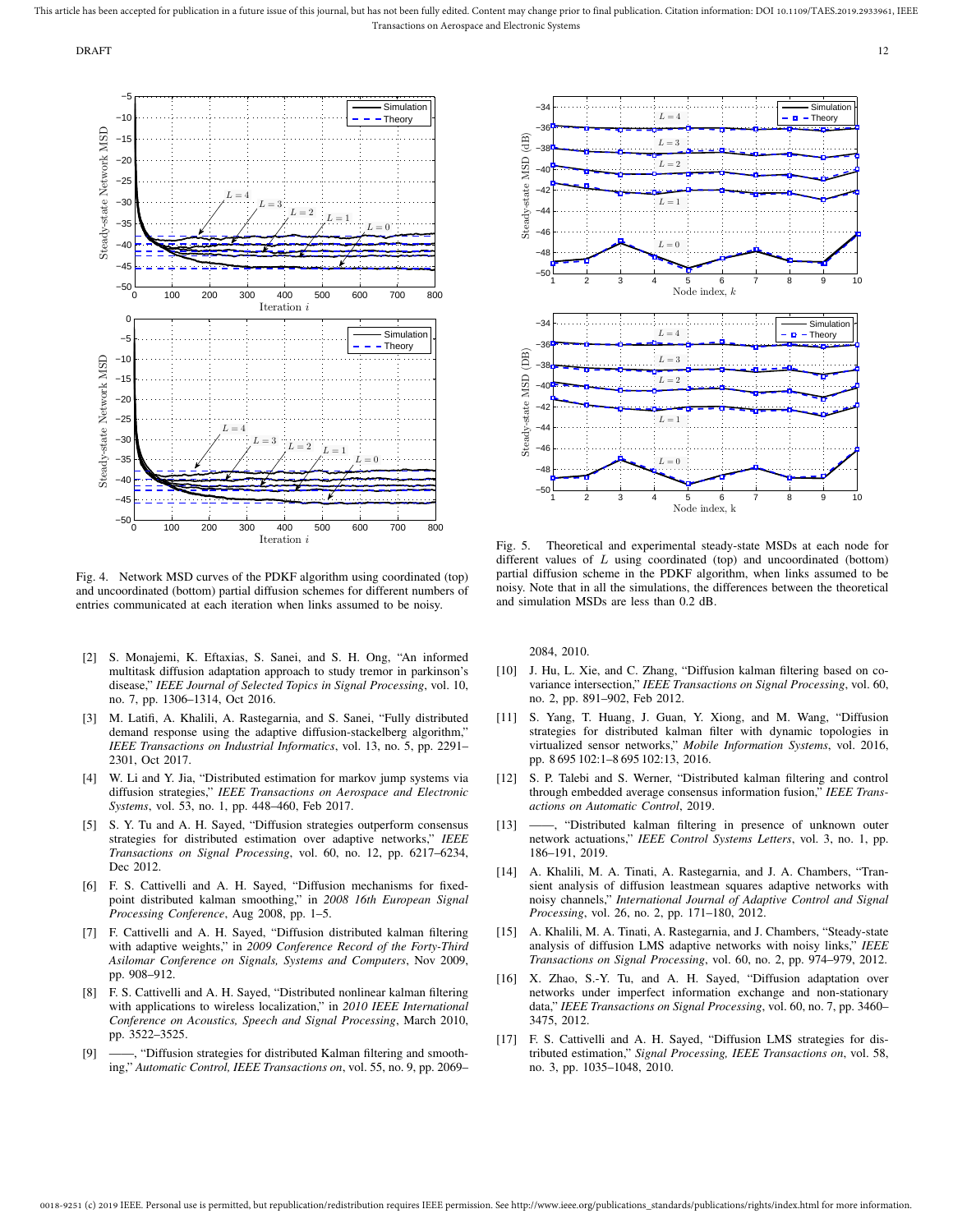DRAFT 2002 and 2003 and 2003 and 2003 and 2003 and 2003 and 2003 and 2003 and 2003 and 2003 and 2003 and 2003



Fig. 6. Theoretical and experimental steady-state MSDs as a function of number of communicated entries for different values of  $\sigma_{w,lk}^2$  using coordinate (top) and uncoordinated (bottom) partial diffusion schemes in PDKF algorithm.



Fig. 7. Simulated network MSD curves with two different combination rules under noisy information exchange.

- [18] R. Arablouei, S. Werner, K. Dougançay, and Y.-F. Huang, "Analysis of a reduced-communication diffusion LMS algorithm," *Signal Processing*, vol. 117, pp. 355–361, 2015.
- [19] M. O. Sayin and S. S. Kozat, "Single bit and reduced dimension diffusion strategies over distributed networks," *IEEE Signal Processing Letters*, vol. 20, no. 10, pp. 976–979, 2013.



Fig. 8. The global MSD (dB) versus  $\sigma_{w,l,k}^2$ . Note that the value of the lower bound from (39) is  $2.5 \times 10^{-5}$ .

- [20] ——, "Compressive diffusion strategies over distributed networks for reduced communication load," *IEEE Transactions on Signal Processing*, vol. 62, no. 20, pp. 5308–5323, 2014.
- [21] S. Chouvardas, K. Slavakis, and S. Theodoridis, "Trading off complexity with communication costs in distributed adaptive learning via Krylov subspaces for dimensionality reduction," *Selected Topics in Signal Processing, IEEE Journal of*, vol. 7, no. 2, pp. 257–273, 2013.
- [22] R. Arablouei, S. Werner, Y.-F. Huang, and K. Dogancay, "Distributed least mean-square estimation with partial diffusion," *IEEE Transactions on Signal Processing*, vol. 62, no. 2, pp. 472–484, 2014.
- [23] R. Arablouei, K. Dogancay, S. Werner, and Y.-F. Huang, "Adaptive distributed estimation based on recursive least-squares and partial diffusion," *IEEE Transactions on Signal Processing*, vol. 62, no. 14, pp. 3510–3522, 2014.
- [24] V. Vahidpour, A. Rastegarnia, A. Khalili, and S. Sanei, "Analysis of partial diffusion recursive least squares adaptation over noisy links," *IET Signal Processing*, vol. 11, no. 6, pp. 749–757, 2017.
- [25] V. Vahidpour, A. Rastegarnia, A. Khalili, W. M. Bazzi, and S. Sanei, "Analysis of partial diffusion lms for adaptive estimation over networks with noisy links," *IEEE Transactions on Network Science and Engineering*, vol. 5, no. 2, pp. 101–112, 2018.
- [26] V. Vahidpour, A. Rastegarnia, A. Khalili, and S. Sanei, "Partial diffusion kalman filtering for distributed state estimation in multiagent networks," *IEEE Transactions on Neural Networks and Learning Systems*, 2019.
- [27] G. Wang, N. Li, and Y. Zhang, "Diffusion distributed kalman filter over sensor networks without exchanging raw measurements," *Signal Process.*, vol. 132, no. C, pp. 1–7, Mar. 2017.
- [28] J. R. Deller and Y. F. Huang, "Set-membership identification and filtering for signal processing applications," *Circuits, systems, and signal processing*, vol. 21, no. 1, pp. 69–82, 2002.
- [29] S. Gollamudi, S. Nagaraj, S. Kapoor, and Y.-F. Huang, "Set-membership filtering and a set-membership normalized LMS algorithm with an adaptive step size," *IEEE Signal Processing Letters*, vol. 5, no. 5, pp. 111–114, 1998.
- [30] J. R. Deller Jr, M. Nayeri, and S. F. Odeh, "Least-square identification with error bounds for real-time signal processing and control," *Proceedings of the IEEE*, vol. 81, no. 6, pp. 815–849, 1993.
- [31] K. Dogancay, *Partial-update adaptive signal processing: Design Analysis and Implementation*. Academic Press, 2008.
- [32] S. Werner, T. Riihonen, and Y.-F. Huang, "Energy-efficient distributed parameter estimation with partial updates," in *Green Circuits and*